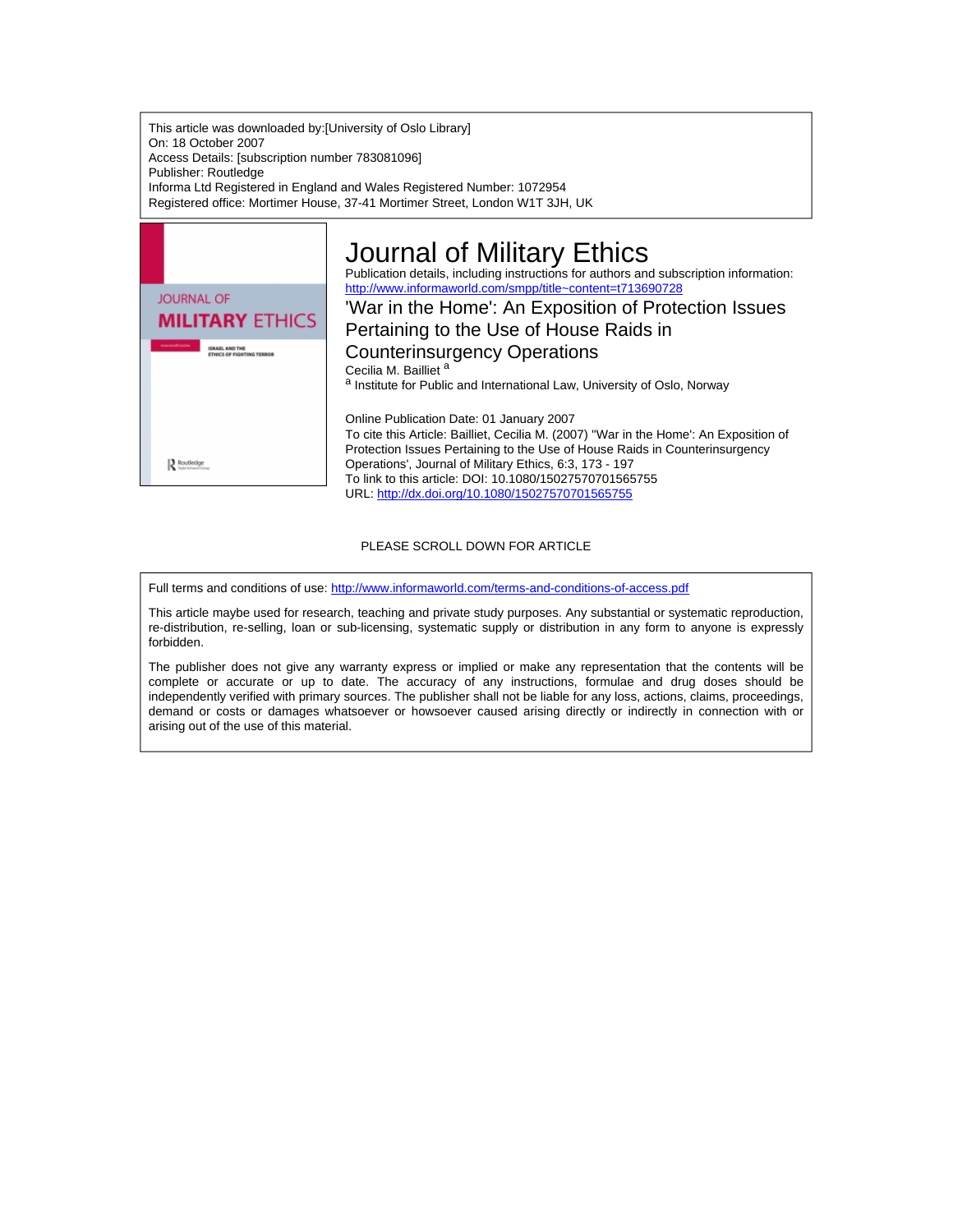Journal of Military Ethics, Vol. 6, No. 3, 173-197, 2007

# 'War in the Home': An Exposition of Protection Issues Pertaining to the Use of House Raids in Counterinsurgency Operations

CECILIA M. BAILLIET

Institute for Public and International Law, University of Oslo, Norway

ABSTRACT House raids represent the genre of military acts which fall within the grey zone of war and peace  $-$  counterinsurgency, post-conflict operations, or phase IV operations (a.k.a. Operations Other Than War) – in which the Geneva Conventions and their Protocols may reveal protection gaps. This article reviews accounts of the execution of house raids contained in the military literature and compares them to the testimony of soldiers and observers recorded in the media. It assesses the relevant provisions of humanitarian law as pertaining to the necessity, distinction, and proportionality of actions. Further, it highlights the specific human rights and humanitarian standards addressing terror, arbitrary intrusion into the home, violations of honor, and humiliation. The conclusion emphasizes the importance of taking into account gender and cultural considerations to properly address the interests of family members  $-$  i.e., women, children, and the elderly  $-$  who are most affected by house raids.

KEY WORDS: Children, counterinsurgency, honour, house raids, human rights, humiliation, women

# Introduction

One of the most troubling characteristics of modern warfare is the fact that war, or armed conflict, is now conducted 'amongst the people' instead of on conventional battlefields. As noted by General Sir Rupert Smith (2005: 288, 401), there is confusion due to the dissonance between the tactics applied by soldiers and the actual context within urban, civilian towns. Indeed, in both Iraq and the occupied territories of Israel, military personnel live behind barricades and engage with people primarily within the context of military actions, in particular house raids seeking to locate hidden insurgents. The mandate of the U.S. Forces in Iraq is in part to conduct counterinsurgency operations, to isolate and neutralize former regime extremists and foreign terrorists, and to locate their weapons and money. The success of the counterinsurgency operation is contingent on attaining intelligence from the

Correspondence Address: Cecilia M. Bailliet, Institute for Public and International Law, University of Oslo, PO Box 6706, St. Olavs plass, 0130 Oslo, Norway. E-mail: cecilia.bailliet@jus.uio.no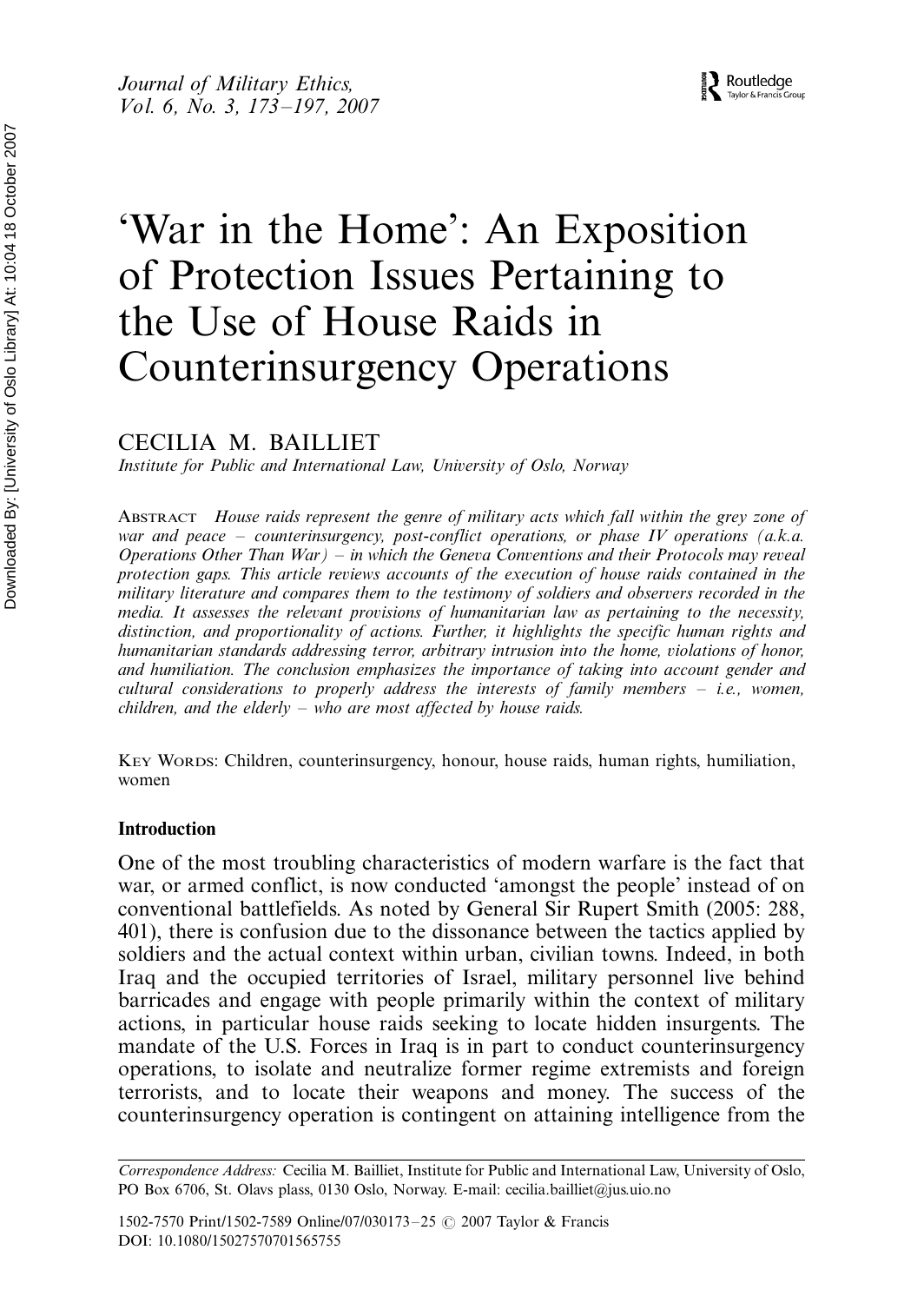local population to identify the enemy, and this in turn depends on whether the people feel safe from reprisal by the insurgent. According to one reporter, many Iraqis cite the pre-dawn raids as the 'the single most offending practice' of the U.S. occupation (Hendawi 2003). The intrusion into private homes and the disruption of family life during house raids raises many concerns, as 'war amongst the people' becomes even more intimately 'war in the home.' The basic principles of humanitarian law  $-$  necessity, the need to distinguish between combatants and civilians, and proportionality  $-$  are all subject to scrutiny upon exploring the issue of house raids as a strategy. This author suggests that counterinsurgency operations should abide by both the law of war and human rights. Hence, the analysis also highlights the relevant human rights/humanitarian standards applicable to house raids, i.e., protection from terror, arbitrary intrusion into the home, humiliation, and violation of honor.<sup>1</sup> This article supports the view that human rights duties extend to areas under the effective control of the state (including occupied territories that are under the authority and control of the occupying state) or in situations involving the protection of persons under the power or effective control of the state, irrespective of control of the territory.2 The U.S. position is that the obligations contained within human rights treaties do not extend extra-territorially, although customary human rights standards are applicable.<sup>3</sup> Nevertheless, as hostilities remain ongoing in Iraq, the applicability of human rights may be limited.

The central thesis is that the general rules of engagement (ROE) that are applied in house raids fail to adequately ensure the protection interests of the civilian populace subject to such operations. Further, problems are exacerbated by insufficient training of troops, faulty execution of house raids, imprecise or erroneous intelligence gathering, and overly broad targeting. The question is how to balance the imperative to locate insurgents hidden within civilian elements with the interest in respecting the protection standards and cultural or ethical mores applicable to the inhabitants of a home.

#### **Necessity**

In Iraq, the insurgency and inter-sectarian violence has escalated, resulting in increased pressures to locate and neutralize opposition. In 2006, the UN Secretary General reported:

Insurgent, militia and terrorist attacks, as well as gross violations of human rights, including killings, kidnappings and torture, continued unabated in many parts of the country. Many of the victims are women, children and minorities. Iraq today has become one of the most violent conflict areas in the world. According to the latest Government figures, the number of civilians killed has increased considerably and stands at an average of 100 people per day, while more than 14,000 were reportedly wounded per month. (para. 58)

The tactics of asymmetric warfare render identification of irregular combatants difficult. The ongoing hidden nature of the insurgency and concern for 'revolving door participation,' in which insurgents slip back and forth into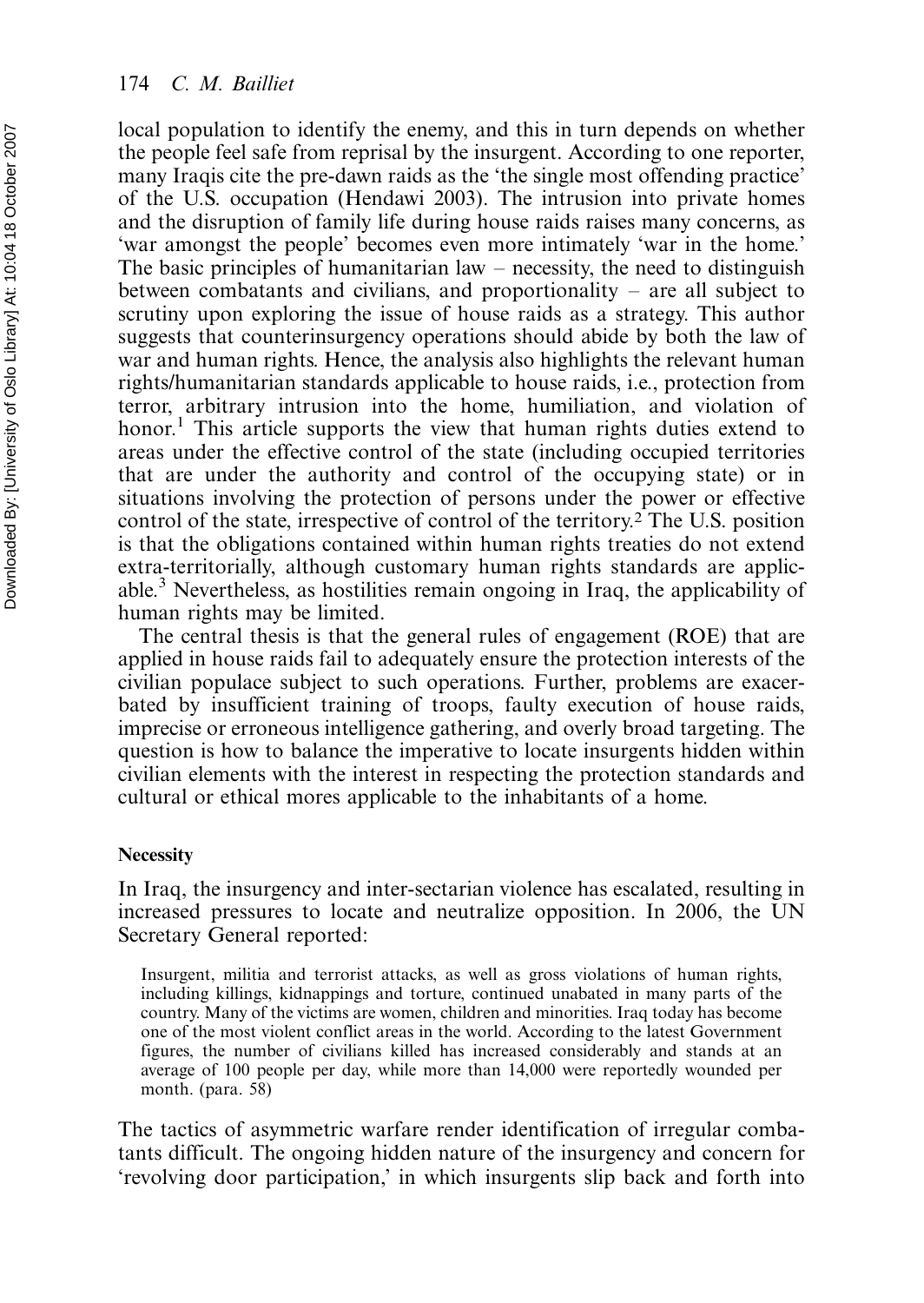civilian life, revealed that full oversight over communities was lacking, in spite of census mechanisms. This results in reactive, broad cordon-and-search operations, sweep raids, or brigade raids as tactics to locate missing personnel, insurgents, or their weapons (Padden 2006). One American officer was cited as characterizing the raids as 'distasteful but necessary' (Granby 2004). House raids are intended to clear the neighborhood of insurgents and re-establish security, but the fact that the cordon-and-sweep operations are repeated *after* violent attacks leads one to question to what extent they are successful as preventive control mechanisms. The anger of the Iraqi people is being provoked by widespread and seemingly indiscriminate raids of their homes, routinely executed with force. Although from a military perspective, the level of force used in house raids may be characterized as 'moderate,' from the perspective of civilians, the fact that force is applied within the context of the home actually appears to magnify its impact.

Within human rights law, a necessity standard pertaining to intrusion into the home is provided by Article 8 of the European Convention for the Protection of Human Rights and Fundamental Freedoms:

- 1. Everyone has the right to respect for his home.
- 2. There shall be no interference by a public authority with the exercise of this right except such as is in accordance with the law and is necessary in a democratic society in the interests of national security, public safety or the economic well-being of the country, for the prevention of disorder or crime, for the protection of health or morals, or for the protection of the rights and freedoms of others.

This wording combines recognition of the right with prohibition of the state from interference, except where necessary in a democratic society.<sup>4</sup> This is interpreted as requiring identification of whether the interference responds to social need and is proportionate to a legal aim (which in turn requires examination of the nature of the interference and weighing it against the protected right). One seeks to balance the right of the individual and the public interest within a context that upholds the rule of law. Asbjørn Eide (1984: 164) has persuasively identified the idea of limitation necessary in a democratic society as the human rights law correlate of the humanitarian law concept of military necessity. It is obvious that the fight to prevent terrorism (security and safety/crime prevention interest) is a legitimate aim that permits the state broader discretion in interference with the right. However, the second paragraph of Article 8 requires house searches to be conducted on the basis of a decision by a legally authorized state authority for the purpose of securing evidence and respecting the principle of proportionality. Although there is tension regarding the legitimacy of the Multinational Forces (MNF) to order and conduct house raids, these tasks are being increasingly delegated to the Iraqi national forces. Hence, although one may recognize that the imperative to locate insurgents renders house raids a necessary tactic, there remains a need to assess the reasonableness or proportionality of such actions.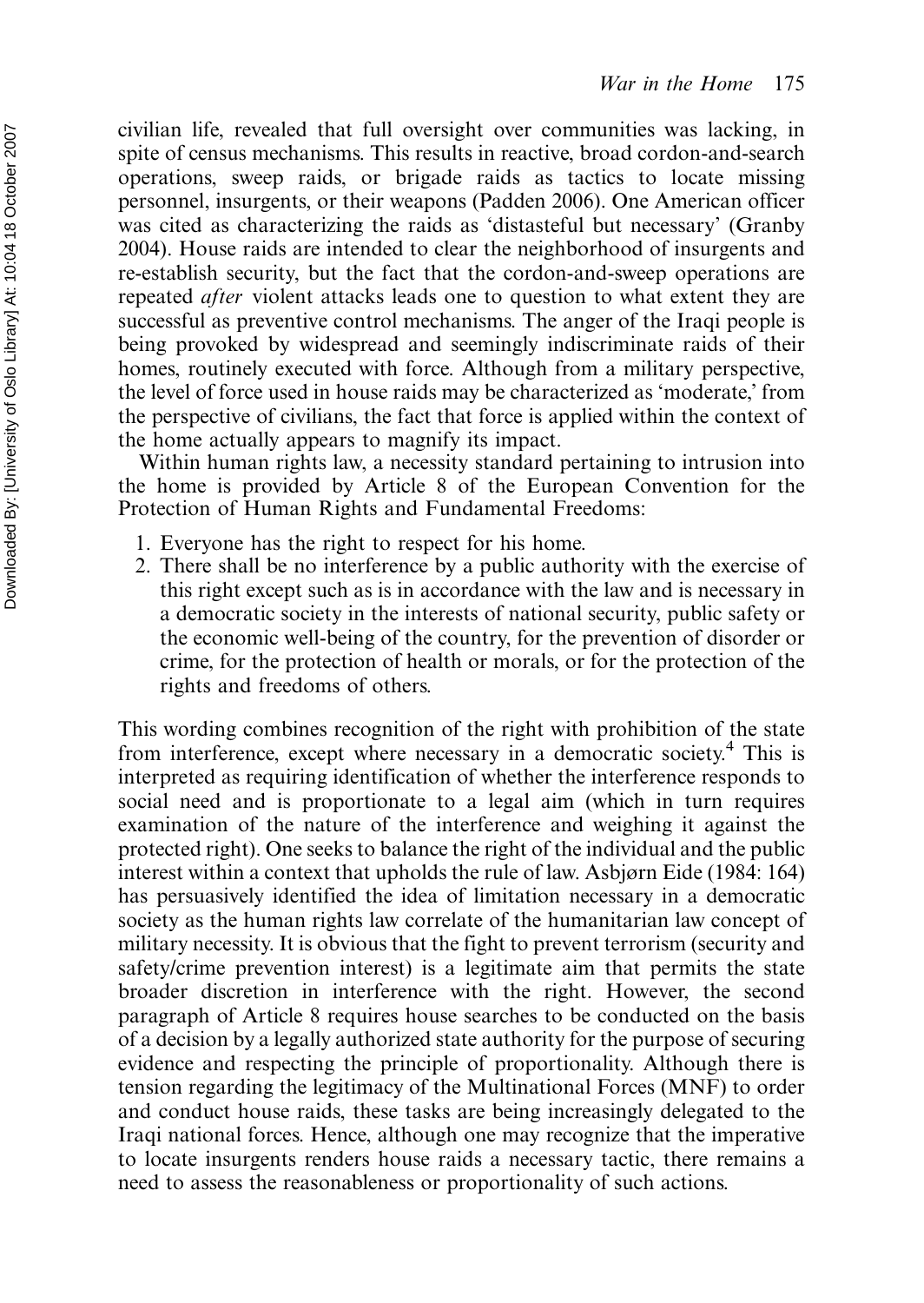#### Reasonableness/Proportionality

McFate & Jackson (2006: 13–16) and Lynn (2005: 25) point out the importance of upholding the legitimacy of the military among the local populace by adhering to basic norms of reasonable and proportionate action.<sup>5</sup> One of the key criticisms against the use of house raids as a counterinsurgency tactic is that they are accused of lacking utility, as they rarely yield either insurgents or weapons, and the majority of those arrested in such raids are subsequently released (Conetta 2005). Essentially, from a human rights perspective, the tactic is accused of being unreasonable, and from the perspective of humanitarian law it is often deemed disproportional. One estimate by a U.S. officer in 2003 suggested that 70% of house raids were fruitless.6 The International Committee of the Red Cross (ICRC) issued a report in 2004 on Iraq that described house raids as largely being conducted at night and consisting of breaking down doors, aggressively waking residents, yelling orders, pushing, kicking, striking with rifles, rounding up the family in a room, breaking possessions and property, and arresting members of the family by hooding them and leading them away in pajamas or underwear. In sum, house raids are characterized as being counterproductive as pertaining to the aims of improving intelligence collection, winning 'the hearts and minds' campaign, or lowering recruitment into the insurgency.

According to two U.S. military officers who addressed the issue of house raids in practice, there is actually a 'higher threshold of certainty in deciding when to act' in phase IV operations (post-conflict), and there is a need to take 'immediate civil action to maintain the local community's trust and confidence' when conducting raids (Caraccilo & Rohling 2004: 13).<sup>7</sup> They conducted raids based on human intelligence, corroborated by single or multiple sources and checked by intelligence officers for determination of the validity of accusations and charges against a suspect. Threat assessments and imagery were elaborated in the event of a conclusion to conduct a raid. This provided, among other things, identification of entry and exit points for the soldiers. Other sources criticize the U.S. Army for relying on technological intelligence rather than human intelligence or cultural intelligence (Tomes 2004: 19). Caraccilo & Rohling  $(2004: 13-14)$  describe the rules of engagement for their battalion as follows:

The 2-503's guidance was: 'with single-source information or a low-threat target, knock on the door. With multiple-source information or a high-threat target, kick in the door.' This was not a hard-and-fast rule. The nature of the target determined how much force to use. For example, if intelligence reports described the target as a Saddam Fedayeen (Saddam's 'Men of Sacrifice') terrorist, the battalion would be prepared to kick in the door whether the information was corroborated or not. If the target was a propagandist who simply painted anti-coalition graffiti on walls and public property, the battalion usually decided to 'go soft' on the target from the outset. In either case, after any action, 2-503rd soldiers followed up within 12 hours to repair any damaged property, talk with the target's neighbors, explain the unit's reasons for conducting the raid, and perform other civic actions to maintain a good rapport with the community.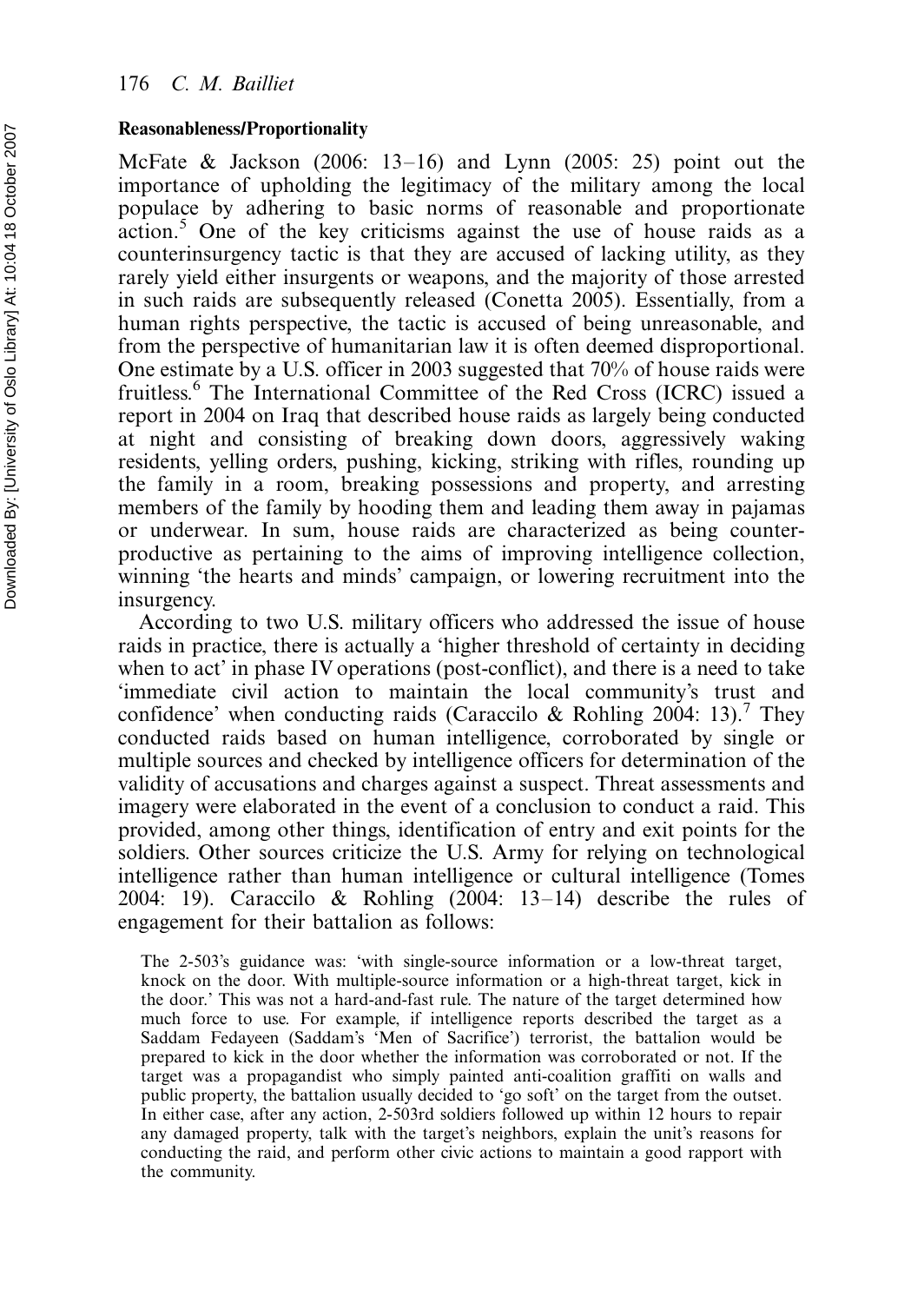They give examples of two different house raids. One was based on a single source in which the platoon knocked on the door and searched the home while the platoon leader drank tea with the man of the house. The platoon leader asked the man to have the target turn himself in, which he did the next day. The second involved a multiple-source target. The platoon used explosives to enter the property, cleared the home in minutes, and located small arms and rocket-propelled grenades as well as arresting three male suspects. They noted that: 'The rules of engagement and accompanying guidance that the battalion established during targeting meetings gave subordinate commanders tactical flexibility but also curbed young infantrymen's innate desires to kick in every door, every time. As one might expect, Kirkuk residents would tend to react more favorably to a knock on their front door than to the detonation of C4 explosives' (Caraccilo & Rohling 2004: 15). What is clear is that the commanders must rely on their judgment beyond what is established in the rules, and the officers must exhibit common sense about the effect of forced entry on the civilian population. The conclusion is that commanders 'should use the methodical targeting process to define problems and project combat power (both traditional and non-traditional) to develop effective ROE and tactics, techniques and procedures in a postconflict environment.' The officers signal the need for a more nuanced reflection of the impact of house raids from a cultural perspective or a human rights perspective as requiring additional considerations, beyond singleversus multiple-source corroboration, to justify the use of force. Furthermore, given the danger of informants seeking to rid themselves of their own enemies by 'reporting' them to the occupying forces, even multiple sources cannot always be considered reliable.

Yet the negative effect of intrusions into the home is not remedied by simple repair of damaged property or assurances to neighbors that residents are in fact not involved with the insurgency. Good rapport would be better attained if soldiers tried not to damage property and treated inhabitants with respect throughout the process.

The article raises questions about how infantrymen are trained, as one may question why the desire 'to kick in every door, every time' is described as 'innate.' Assuming that not all infantrymen are brutal from birth, perhaps the key lies in the basic training or pre-deployment training of the soldiers. As a minimum, it should be geared toward rendering their performance in phase IV operations more in keeping with the desired objectives of securing peace and 'winning the hearts and minds of the domestic population' in order to isolate the insurgent (Aylwin-Foster 2005: 4). As it appears now, the raids unfortunately may be more likely to promote alignment with the insurgency, instead of frustrating insurgency recruitment.8 Indeed, the U.S. Army Counterinsurgency Academy Textbook expresses precisely that point: 'On the surface, a raid that captures a known insurgent or terrorist may seem like a sure victory for the coalition. The potential second- and third-order effects, however, can turn it into a long-term defeat if our actions humiliate the family, needlessly destroy property, or alienate the local population from our goals.'<sup>9</sup> The commanders effectively are admitting their knowledge of the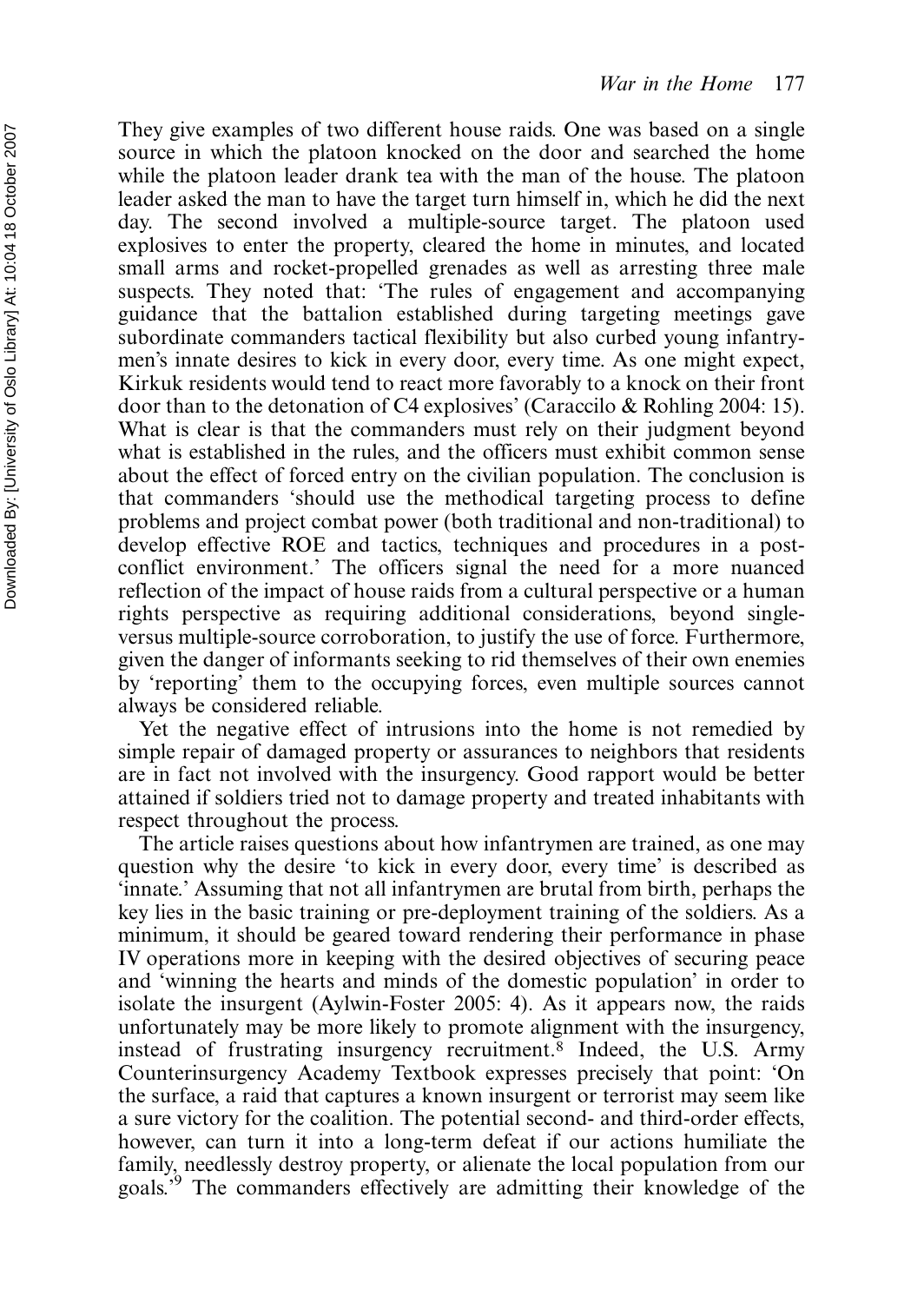high risk to soldiers by resorting to excessive-force house raids, and thereby point to the design of the ROE as a means of reducing such risk. In the event other commanders have less foresight, this would raise the possibility of their being held accountable for reckless negligence.

Brigadier Nigel Aylwin-Foster, of the British Army, suggests that more attention should be paid by U.S. military to the consequences of adopting a tactic involving excessive force in counterinsurgency operations  $(2005: 4)$ .<sup>10</sup> He claims that observers of the U.S. Army consider it to be too inclined to view offensive operations and destruction (kill or capture) of insurgents as the appropriate counterinsurgency strategy, and that it is too insensitive to the cultural nuances of the situation (2005: 5). Aylwin-Foster (2005: 5) cites the example of an Iraqi senior official who had his house raided twice by the U.S. Army, but is cautious in assigning accountability for mistakes:

On one occasion the troops displayed exemplary awareness of cultural sensitivities, such as appropriate treatment of women in the household. On the other, the aggressive behaviour of troops from a battalion newly arrived in theatre led to his formal complaint, with consequent apology from a U.S. General Officer. Obviously the latter occasion was simply a mistake and betrayed, if anything, a lack of training: it was hardly likely to have been indicative of command intent. Nonetheless, another U.S. General did assert that it was unreasonable and impractical to expect front-line soldiers, given their training and pre-eminent warfighting role, to develop the levels of subtlety or master the wider range of skills predicated by the hearts and minds campaign. He implied that their employment must perforce be restricted to combat tasks, leaving post conflict engagement with the populace largely to other organizations, such as the Army's reservist dominated CIMIC units, and NGOs.

The claim that lack of training has nothing to do with command intent is not entirely without debate. Henrik Syse and Helene Ingierd (2006: 16) assert that 'command responsibility is both forward- and backward-looking. It includes a) the duty to prevent criminal and immoral acts, and b) the duty to hold one's own soldiers accountable (and to some extent allied soldiers in multinational operations). Whereas the first duty calls for attention before crimes take place, and reminds us of the duties of commanders with regard to the proper training of subordinates, the issuing of clear orders, etc., the second is preceded by offences that already have occurred.' Hence, it may be argued that commanders should ensure proper training of their troops as pertaining to conduct during house raids, precisely because a failure to do so may result in an environment of increased risk of or lack of sanction for overaggressive tactics.<sup>11</sup>

A dilemma may arise from the narrow identification of relevant standards for such actions. There is a tendency within the military literature to emphasize a base minimum of respect for the rights to life and property. Colonel Greer (2005: 18) described the duty of care in counterinsurgency operations as principally focused on such norms: 'COIN [counterinsurgency] operations must do more than simply kill or capture opponents. To win the COIN fight, counterinsurgency must be turned from supporting the insurgents to supporting the legitimate government and its forces. Killing and wounding innocent civilians and destroying homes and businesses can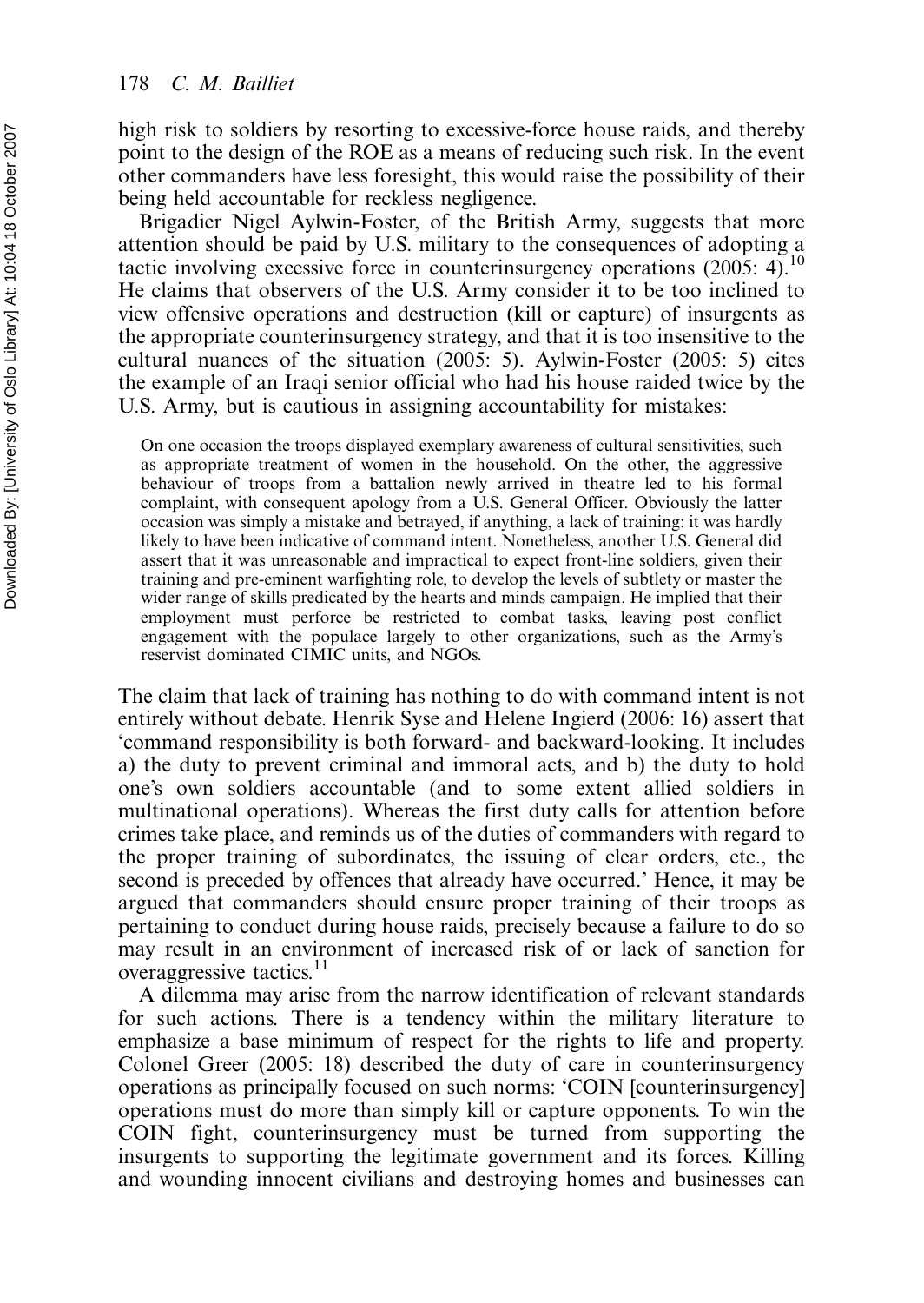have adverse strategic consequences that far outweigh any temporary tactical gains.'

He further described a counterinsurgency operation in which the Iraqi Special Police sought to show the people that they could conduct an operation without harming innocent people or destroying homes:

Through discreet, deliberate, precise targeting, by conducting operations at night; by focusing on detention, not killing; and by treating detainees humanely and rapidly releasing detainees who were innocent, the Iraqi Special Police set the example for operating in a manner designed to win hearts and minds without creating new opponents. That no civilians were killed or injured and no local buildings were destroyed proves the Iraqi Special Police understood the strategic, not just the tactical, effect of military operations. (Greer 2005: 18)

The problem with this assessment, as with the earlier description by U.S. officers of house raids, is that it measures success in terms of minimizing death or physical injury as well as destruction of property. It does not consider the psychological, emotional, and moral injury resulting from raids that are likely to render perception of the actions as being excessive and arbitrary by the local populace, thereby de-legitimizing the actions. Indeed, Robert R. Tomes (2004: 20) cites large-scale sweeps as being historically ineffective and sets forth: 'In Iraq it is clearly difficult to weed out insurgents while protecting the Coalition's ability to win the trust of the Iraqi people and downplay its image as an occupying force. Whenever the commoner feels threatened or afraid, the guerrilla has the upper hand. Protecting basic liberties must be balanced with weeding out subversive elements and threats to stability.'

Given the high risk of violence and the limits of intelligence in house-raid operations, it appears that soldiers are more likely to adopt strategies that will minimize injury to their personnel, and may assume that a house is being used by insurgents. This increases the risk of surprise tactics, such as by unannounced entrances, including the use of explosives. It has been noted that the use of explosives in Iraq is problematic, due to the architecture of Iraqi homes.<sup>12</sup> Iraqi homes tend not to have a hallway behind the front door. The door often leads directly into the main room in which civilians may be sleeping; hence, the use of explosives may result in civilian casualties. One platoon leader trained his men to give the residents of the house a five-minute warning to come out peacefully, rather than blowing out the front door and risking killing civilians or being attacked.13 Nevertheless, they claimed to lose the element of surprise necessary to catch a suspect in such procedures. Hence, house raids may not always include a five-minute warning if the leader fears that the safety of the soldiers is at risk. In comparison, in response to the Israeli Supreme Court's ruling that the Army should desist from using civilians as human shields in house raids, the Army has resorted to using bulldozers to knock houses down in order to locate targets without exposing their soldiers to danger, thereby increasing the risk to the inhabitants within (Watzman 2006).<sup>14</sup> Further complications arise in situations in which military commanders seek to ensure security for their forces and hence may issue an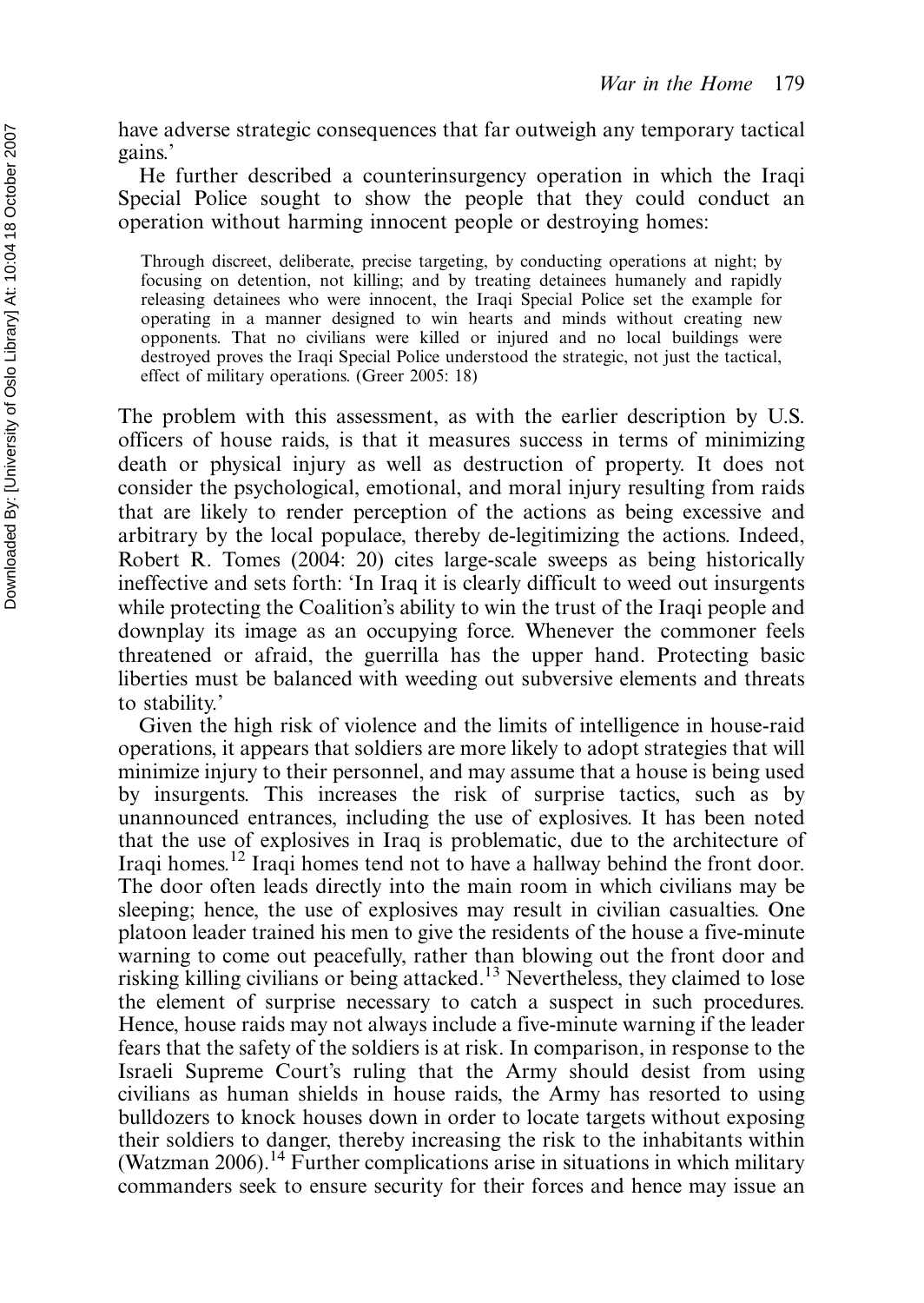order for a raid of several houses if arms are found in one house; hence, the search may run the risk of violating norms of reasonableness or proportionality in terms of scope.

The fact that the raids are conducted primarily at night presents a particular issue for proportionality analysis. One may draw comparison to cases involving counterinsurgency operations (although not necessarily within combat arenas). In Rojas Garcia v. Colombia, HRC, Comm. No. 687/1996, CCPR/C/71/D/687/1996 (May 16, 2001), the U.N. Human Rights Committee held that there was a violation of Article 17, in spite of a legal basis for the nighttime search, due to the arbitrary manner in which the search was conducted. Armed forces forcibly entered the home through the roof at 2a.m. They conducted a search of all the rooms, terrifying and verbally abusing the family, including children. One shot was fired. Although the state later admitted error as pertaining to the proper address for the raid, no reparation was provided. Mr. Rojas Garcia's sister suffered severe nervous trauma, indirectly resulting in her death, his mother and children were unable to recuperate from the shock, and his family was blamed for the murder of an ex-mayor. The Committee concluded that the raid was not *reasonable* given the circumstances and was not in accordance with the provisions, aims, and objectives of the Covenant. However, it did not deem it necessary to decide whether the raid was an attack on the family's honor or reputation.

The European Court of Human Rights in *Camenzind v. Switzerland*, judgment ECHR (Dec. 16, 1997) held that a search could *not* be conducted at night except in important cases or where there is imminent danger. Searches are to be carried out if it is likely that a suspect is there, or objects or valuables liable to seizure or evidence of the commission of an offence are found there.

In Murray v. The United Kingdom, ECHR judgment (Oct. 28, 1994), the European Court of Human Rights held that there was no violation of the right to private and family life and home where there was genuine, reasonable suspicion that the person was linked to the commission of a terrorist crime, and that there existed sufficient grounds for the entry and search of the home in order to conduct the arrest. The aim of preventing IRA terrorist crime against the state's citizens and institutions was cited as legitimate, the search of the home deemed necessary for such an aim, and the means of search proportional. The Court cited the House of Lords' recognition that the placement of all the occupants of the home in one room 'was sensible, reasonable and designed to bring about the arrest with the minimum of danger and distress to all concerned' (both the occupants of the house and the soldiers) under a situation of 'extreme tension.' The Court cites Lord Griffiths of the House of Lords as noting that:

When arrests are made on suspicion of involvement with the IRA it would be to close one's eyes to the obvious not to appreciate the risk that the arrest may be forcibly resisted. The drill the Army follow is to enter the house and search every room for occupants. The occupants are all directed to assemble in one room... It is however a proper exercise of the power of search for the purpose of effecting the arrest to search every room for other occupants of the house in case there may be those there who are disposed to resist the arrest. The search cannot be limited solely to looking for the person to be arrested and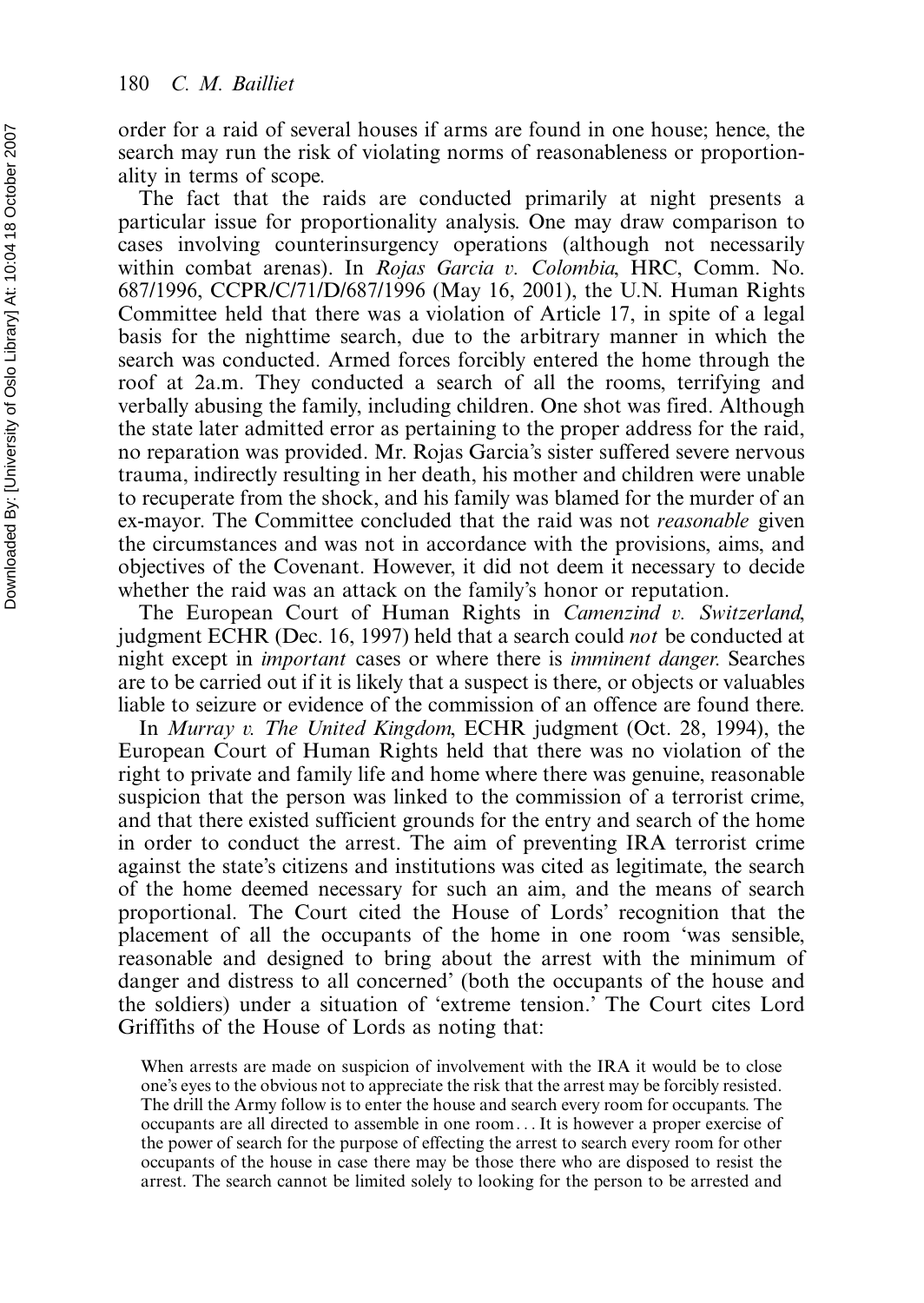must also embrace a search whose object is to secure that the arrest should be peaceable. I also regard it as an entirely reasonable precaution that all the occupants of the house should be asked to assemble in one room. As Corporal D. explained in evidence, this procedure is followed because the soldiers may be distracted by other occupants in the house, rushing from one room to another, perhaps in a state of alarm, perhaps for the purpose of raising the alarm and to resist the arrest. In such circumstances a tragic shooting accident might all to easily happen with the young, and often relatively inexperienced armed soldiers operating under conditions of extreme tension.<sup>1</sup>

These were cited as 'legitimate considerations'; hence, the means for the entry and search of the home were not considered disproportional. Hence, there was no violation of Article 8.

Description of the situation in Iraq and Palestine as one of similar 'extreme tension' is appropriate; hence, from the European Court of Human Rights' perspective, the round up of families in one room may be acceptable. However, what is left open is: first, whether the conduct of the raids at night is *reasonable* and necessary (indeed the U.S. Army would argue that the insurgency escalation reveals a situation of imminent danger, rendering the night raid necessary); second, whether the selection of the houses is sufficiently founded on probable evidence; and third, whether it is overly broad in span or arbitrary in nature and application. There appears to be a lack of clarity regarding the scope and manner in which raids are conducted. Further, the night raids appear to augment the level of distress of those within the home, i.e., women and children. Although the European Court of Human Rights has held that special police checks need not be foreseeable to individuals, obviously because it would defeat the purpose of intelligence, it should be clear as to the circumstances and conditions in which the police are empowered to interfere with the right to private life so as to prevent arbitrary interference.<sup>16</sup>

Guidelines should be elaborated to address the categories of people whose homes are being searched, the circumstances for such a search, and the procedure to be followed (timing and duration of raid, level of use of force, scope of search, etc.). Moreover, there should be the requirement of a supervision procedure to guarantee legitimate aim and diminish arbitrary execution of house raids.<sup>17</sup> It may be suggested that raids for the purpose of conducting a census should be conducted during the day, rather than at night, by lightly armored personnel, including women. Night raids should be limited to those cases in which risk assessment reveals a high threat of imminent lethal attack and intelligence supports the precise targeting of specific locations, i.e., the exact address of a house, rather than a general area.

# Distinction and Scope of Targeting

An additional critique launched against the U.S. military in Iraq is that it is biased against the domestic population; this appears to be related to problems in adequately targeting individuals. In 2004, a British officer noted the need to amend their approach: 'They need to stop viewing every Iraqi, every Arab as the enemy and attempt to win the hearts and minds of the people' (Rayment 2004). Nevertheless, the state of chaotic violence marked by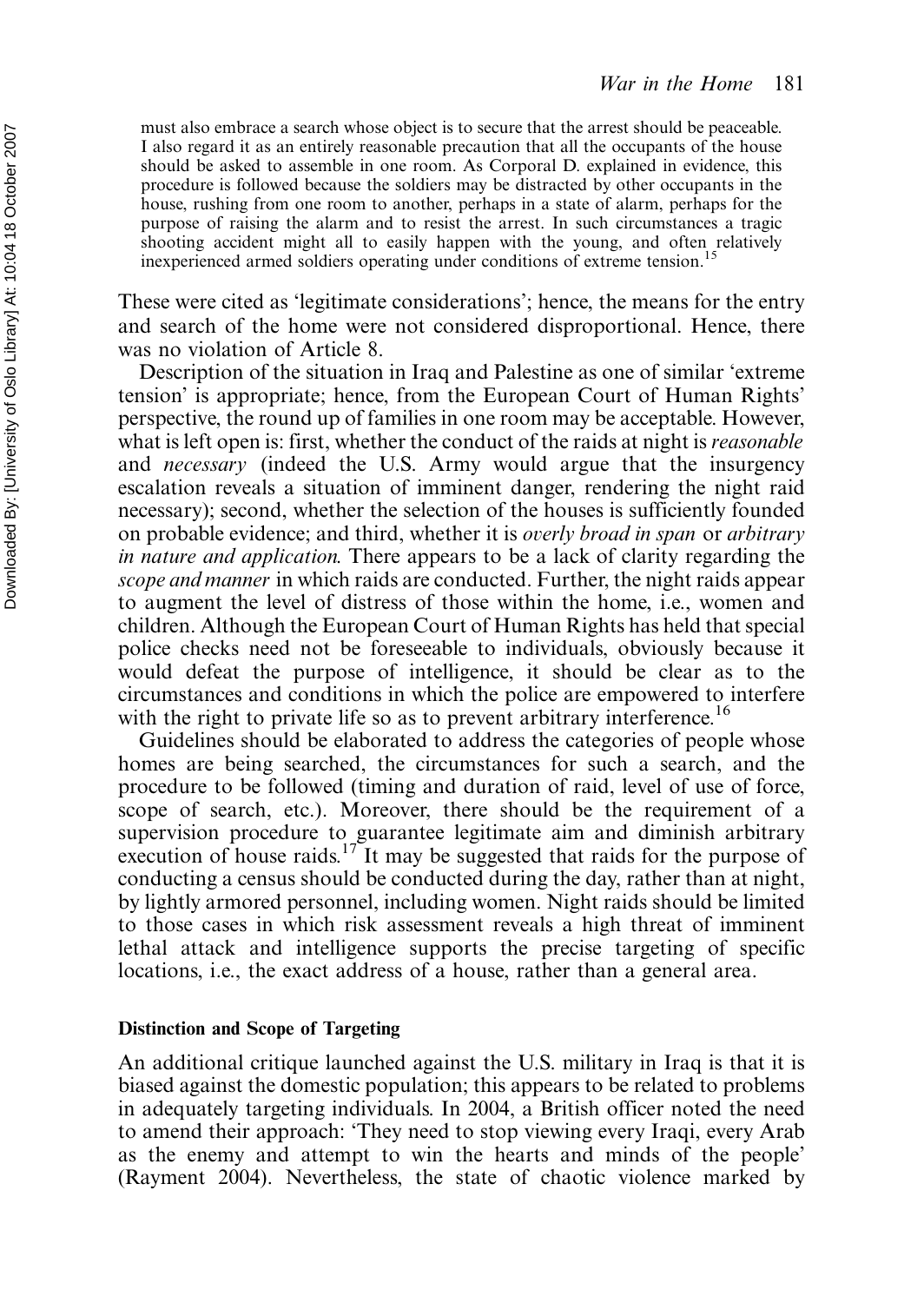improvised explosive devices (IEDs) and suicide bombings breeds distrust and despair among soldiers and civilians alike. One Iraqi local subjected to a house raid refused to assist the MNF troops in locating insurgents due to fear of reprisal by the insurgency. He described the concern of the U.S. officer who addressed him as noting: 'We do not know where to look. All we want to do is help, but we do not know who to target' (Poole 2006). The U.S. Counterinsurgency Manual (Dec. 2006:  $5-105$ ) admits that 'it may be difficult to identify targets when a COIN campaign begins.' Hence, the response to increases in insurgent violence is 'clear' tactics that seek to isolate insurgents by blocking exits and conducting house searches to flush out insurgents. The hope is that reconnaissance, information from locals, and other intelligence will assist targeting for house raids. But when locals will not cooperate and intelligence is faulty, targeting is a formidable task. Because targets range from individual persons to groups of people living in areas under the control of insurgency operations, the scope varies from targeting a single home with a special unit to sending brigades to raid hundreds of homes in an entire city or town. The problem is that clear tactics are unable to prevent the return of insurgents unless the army has a sustainable presence in the areas, a scenario which is not currently present. Many civilians indicated that they remained under coercion or intimidation to hide insurgents, assist them, or simply not reveal their whereabouts. 'Shielding' situations arise in both voluntary and involuntary variants; it is difficult to determine with certainty which persons support the insurgency and which do not.

Protocol I, Article 52 prohibits the attack of civilian objects that are not military objectives (defined as objects which by their nature, location, purpose or use make an effective contribution to military action, and whose total or partial destruction, capture, or neutralization offers a definite military advantage). Section (3) sets forth that 'in case of doubt a house shall be presumed not to be used to make an effective contribution to military action.' The U.S. position is that the rule of presumption is not customary and is contrary to the traditional law of war because it shifts the burden of determining the precise use of an object from the defender to the attacker, i.e., from the party controlling that object to the party lacking such control. It is noted that this ignores the realities of war by demanding a degree of certainty on the part of the attacker that seldom exists in combat (Henckaerts  $\&$ Doswald-Beck 2005: 36). Further, the U.S. Department of Defense argued in its Report on the Conduct of the Persian Gulf War that such rule undermines the duty of the defender to separate civilians and civilian objects from military objectives (ibid.). Israel claims to observe the rule only when the commander has significant doubt, not a slight possibility of mistake (ibid).<sup>18</sup> The ICRC recommends that verification be made prior to attack to ensure that they are indeed military objectives (ibid.: 24).19

An important point is that search-and-clear operations may be considered alternatives to open-fire lethal attacks. Search, arrest, and neutralization actions are often highlighted as less damaging quasi-police alternatives in keeping with law enforcement duties, guaranteeing security related to occupation under the IV Geneva Convention. Hence, intrusion into the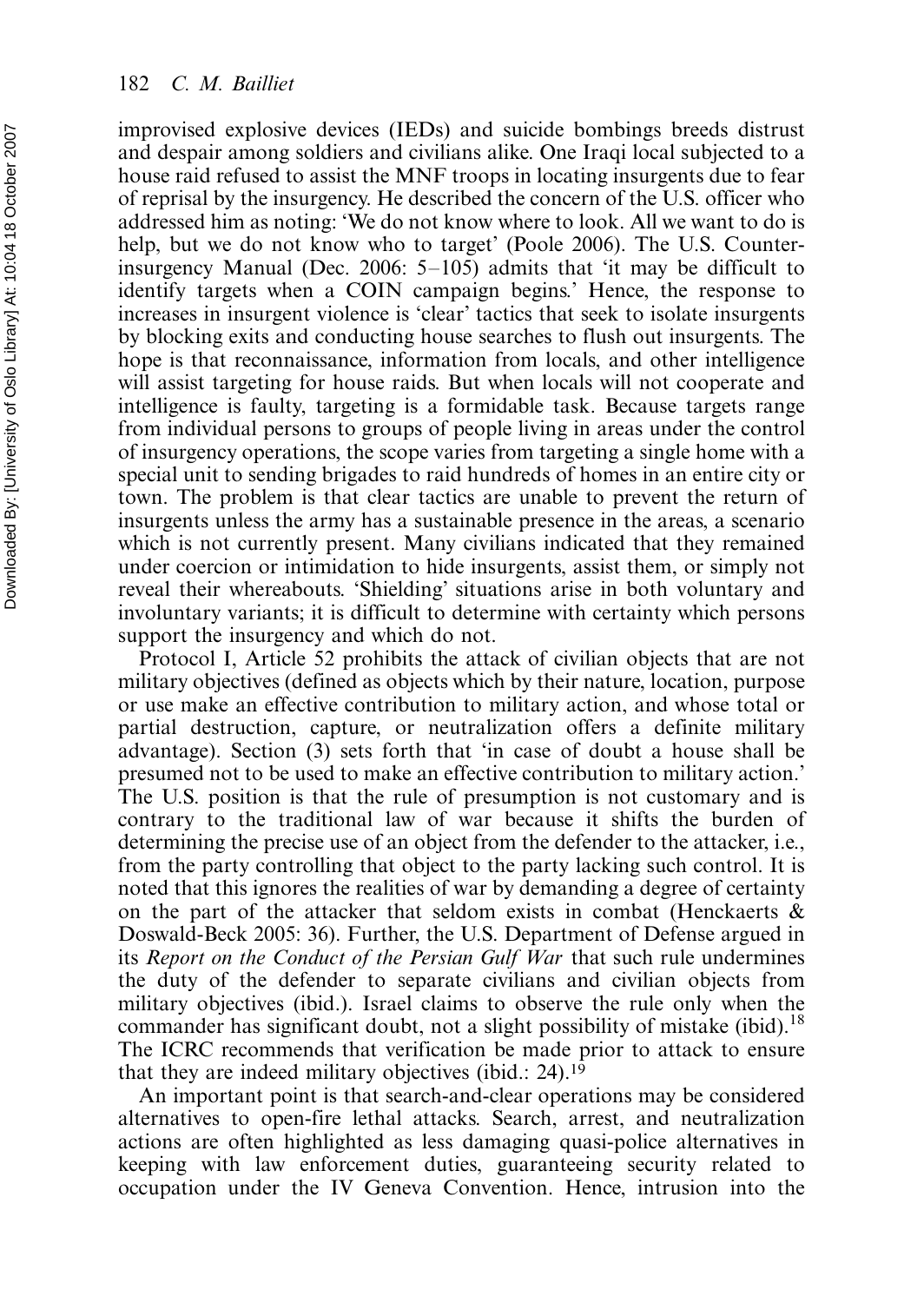home may be considered a mode of abiding by the principle of inflicting 'least harm.' Yet when the situation is defined as one of occupation or counterinsurgency, the raid itself may be considered a high-level intervention (as the method of combat is no longer solely lethal, but rather diversified among lethal and non-lethal actions), requiring lesser alternatives or the identification of a range of degrees of intervention permitted in raids appropriate to the context at hand. The very nature of insurgency often results in the use of civilians and their homes as shields, rendering civilians subject to raids under the principle of double effect  $-$  the military legitimately searches for insurgents, but the unavoidable effect is intrusion into the home of civilians, with its corresponding infringements on human rights.

This becomes complicated due to the fact that civilians are subject to duress and fear tactics by insurgents to ensure non-cooperation with counterinsurgency forces. In turn, the inability of civilians to assist the counterinsurgency effort renders them exposed to house raids. Unfortunately, a house raid appears to be viewed as the lesser evil, given the alternative of assassination by the insurgents themselves. The results of raids vary widely between successful location of insurgents, weapons, or money and fruitless interventions that breed resentment among civilians who may be more inclined to support the insurgency after experiencing a house raid. The U.S. COIN Manual (Dec. 2006:  $5-59$ ) suggests that clearing operations serve in part to deliver the message that if civilians actively support the insurgency, they prolong combat operations. Hence, one might suggest that this results in a cyclic phenomenon of searching for insurgents that actually prompts the escalation of insurgence, which in turn results in renewed searches for insurgents. Of special significance, the Inter American Commission on Human Rights stated that indirect participants do not merit targeting as combatants just because they may sympathize with the insurgency or fail to prevent its attacks on the armed forces.<sup>20</sup>

#### House Raids as Terror

An Iraqi observer characterized house raids as 'terrorizing the Iraqi people' (Mite 2003). The exposure of civilians to acts of terror, humiliation, and violation of honor is prohibited under international humanitarian law. Although the primary purpose of house raids is to locate insurgents and/or their weapons, the indirect purpose may be to intimidate residents to cooperate with the counterinsurgency effort, and the net effect may well amount to a certain degree of terror, irrespective of purpose due to the method of the raid. Indeed, victims, observers and soldiers use the word terror to describe house raids. Nevertheless, Article 51 (2) of Protocol I of the Geneva Conventions requires a clear-intent standard: 'The civilian population as such, as well as individual civilians, shall not be the object of attack. Acts or threats of violence the primary purpose of which is to spread terror among the civilian population are prohibited.'

The problem is that, because the standard excludes recklessness or negligence, it is not possible to identify housing raids as manifestly illegal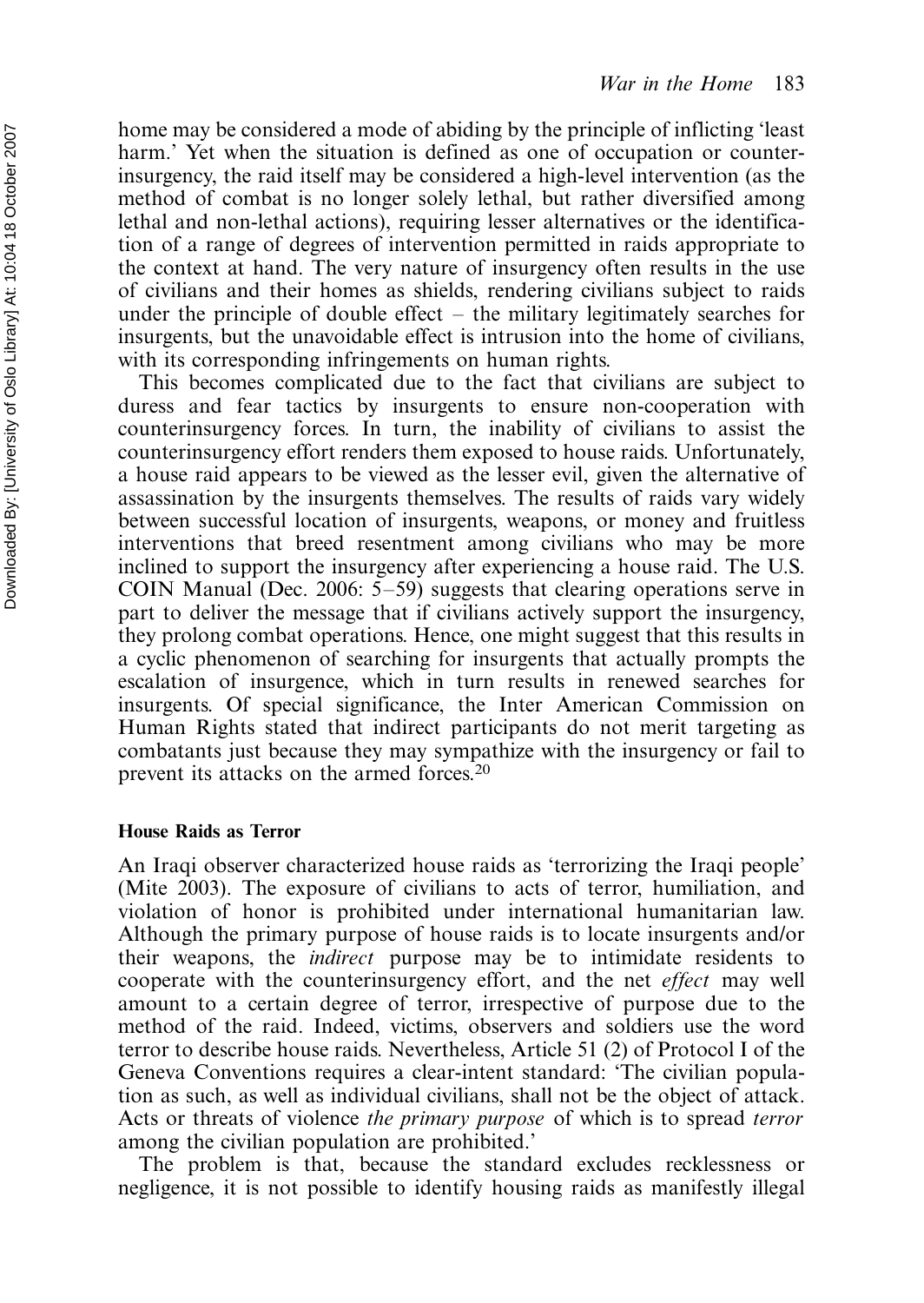due to its effect of terror. Indeed, the conclusion points to the contrary (Cassese 2003: 161). Further, apart from the lack of identification of house raids as pursuing a primary purpose of terrorizing the populace, house raids may not fall under the substantive identification of an act of terror. The legal definition of acts which spread terror among the civilian population includes indiscriminate and widespread shelling, the regular bombardment of cities, assault, rape, abuse and torture of women and children, mass killing, deliberate and indiscriminate firing on civilian targets, unlawful firing on civilian gatherings, and a protracted campaign of shelling and sniping upon civilian areas (Henckaerts & Doswald-Beck 2005: 11).<sup>21</sup> Consequently, the threshold within humanitarian law is high, as it refers to acts that are already prohibited under other provisions. As discussed in the ICRC Commentary on the Additional Protocols:

There can be no doubt that acts of violence related to a state of war almost always give rise to some degree of terror among the population and sometimes also among the armed forces. It also happens that attacks on armed forces are purposely conducted brutally in order to intimidate the enemy soldiers and persuade them to surrender. This is not the sort of terror envisaged here. This provision is intended to prohibit acts of violence the primary purpose of which is to spread terror among the civilian population without offering substantial military advantage. It is also interesting to note that threats of such acts are also prohibited. (Sandoz et al. 1987: 618)

Thus, although the Iraqis may identify house raids as acts of terror, they do not fall within the traditional understanding of this term under the Protocol. They may be viewed as coercive tactics, but accountability would then require linkage to other protective standards within the Geneva Conventions and Protocols, the customary principles of humanity (given that the security of the person and his/her property during a raid is sacrificed for the security of the state), or possibly the prohibition of causing unnecessary suffering (measuring the emotional and psychological impact of a raid).22 Yet even though the primary violation may prove non-corporeal, these elements are also incorporated within the provisions relating to humiliation and honor.

# Humiliation and Honor as Affected by Arbitrary Intrusion into the Home

Another characteristic of house raids raised by both victims of raids and soldiers is that they serve as weapons of humiliation.<sup>23</sup> The Geneva Convention IV, Article 3 calls for humane treatment in all circumstances of noncombatants, and prohibits 'outrages upon human dignity, in particular humiliating and degrading treatment.<sup>24</sup> Humiliation is a state of disgrace in which one loses one's sense of self-respect. The infliction of humiliation may be considered an act of severe psychological violence that injures the person via his or her enforced subjugation, which damages his or her pride, honor, or dignity (Rosenberg 2003). Universal understanding reflects the perception of an illegitimate debasement, devaluation, and/or dehumanization (Schapiro 2004).25 In addition, there are individual or cultural variations that relate to the context in which the treatment occurs. The Elements of Crimes for the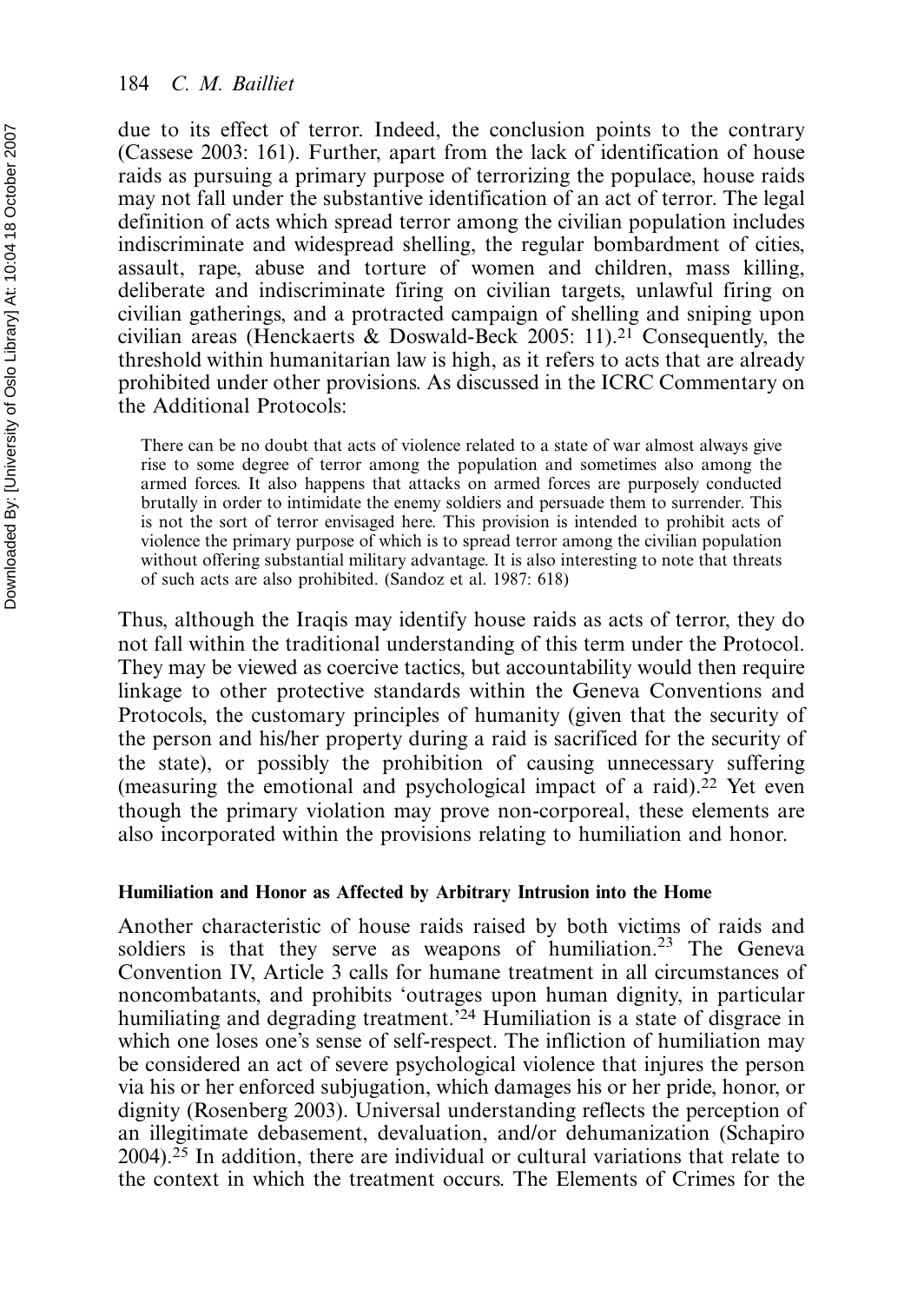International Criminal Court sets forth that the cultural background, including nationality and religion, or the person should be taken into account when assessing humiliating treatment (Henckaerts & Doswald-Beck 2005: 319). In the context of war, humiliation must be severe to amount to an outrage upon human dignity, but there is no purpose requirement. The Rome Statute establishing the International Criminal Court, Article 30, sets forth that the mens rea requirement includes both intent in relation to conduct and consequence and knowledge (awareness) of the existence of a circumstance, or that a consequence will occur in the ordinary course of events. Given that Article 8 (xxi) on committing outrages upon personal dignity, in particular humiliating and degrading treatment, does not indicate a specific intent standard, it remains open to either intent, knowledge, or both as mens rea. Although one may argue that soldiers do not intend to humiliate women by conducting house raids, this may be countered by suggesting that the commanders acted recklessly or with negligence. This would be due to their awareness or knowledge that such humiliation would likely ensue both with respect to Article 3 of Geneva IV and as pertaining to the cultural assessment that such conduct is inappropriate due to the Islamic concept of honor. Such a conclusion would be grounded in the context of night raids and/or assessment of their conscious failure to take sufficient precautions to prevent such humiliation.<sup>26</sup> The International Criminal Tribunal for the Former Yugoslavia Appeals Chamber in Prosecutor v. Kunarac, Kovac, and Vukovic issued a finding of guilty for outrages upon personal dignity given Kovac's intentional commission or participation in an act or omission which would generally be considered to cause serious humiliation, degradation, or otherwise be a serious attack on human dignity and he knew that the act or omission could have that  $effect.^{27}$ 

U.S. forces claim to respect cultural norms in order to avoid humiliating civilians, an example being the practice of not cuff-linking women during house raids or of using female personnel to search women's belongings or person (where possible).<sup>28</sup> Battaglia (2004: 47) noted the U.S. First Calvary Division's intention to adopt a 'cordon and knock' policy for searching homes, which would allow a three-minute delay to enable women to cover themselves. Nevertheless, the Women's Rights Association (WRA) of Iraq has registered more than 240 cases of women who claim to have suffered 'humiliation' by the army and police during raids on their homes since July 2005.<sup>29</sup>

Within human rights law, the Cairo Declaration on Human Rights in Islam contains two guarantees against humiliation, the first, actually linking such action to situations of occupation, and the second to situations of restriction of freedom:

Article 11

a) Human beings are born free, and no one has the right to enslave, humiliate, oppress or exploit them, and there can be no subjugation but to God the Most-High.

b) Colonialism of all types being one of the most evil forms of enslavement is totally prohibited. Peoples suffering from colonialism have the full right to freedom and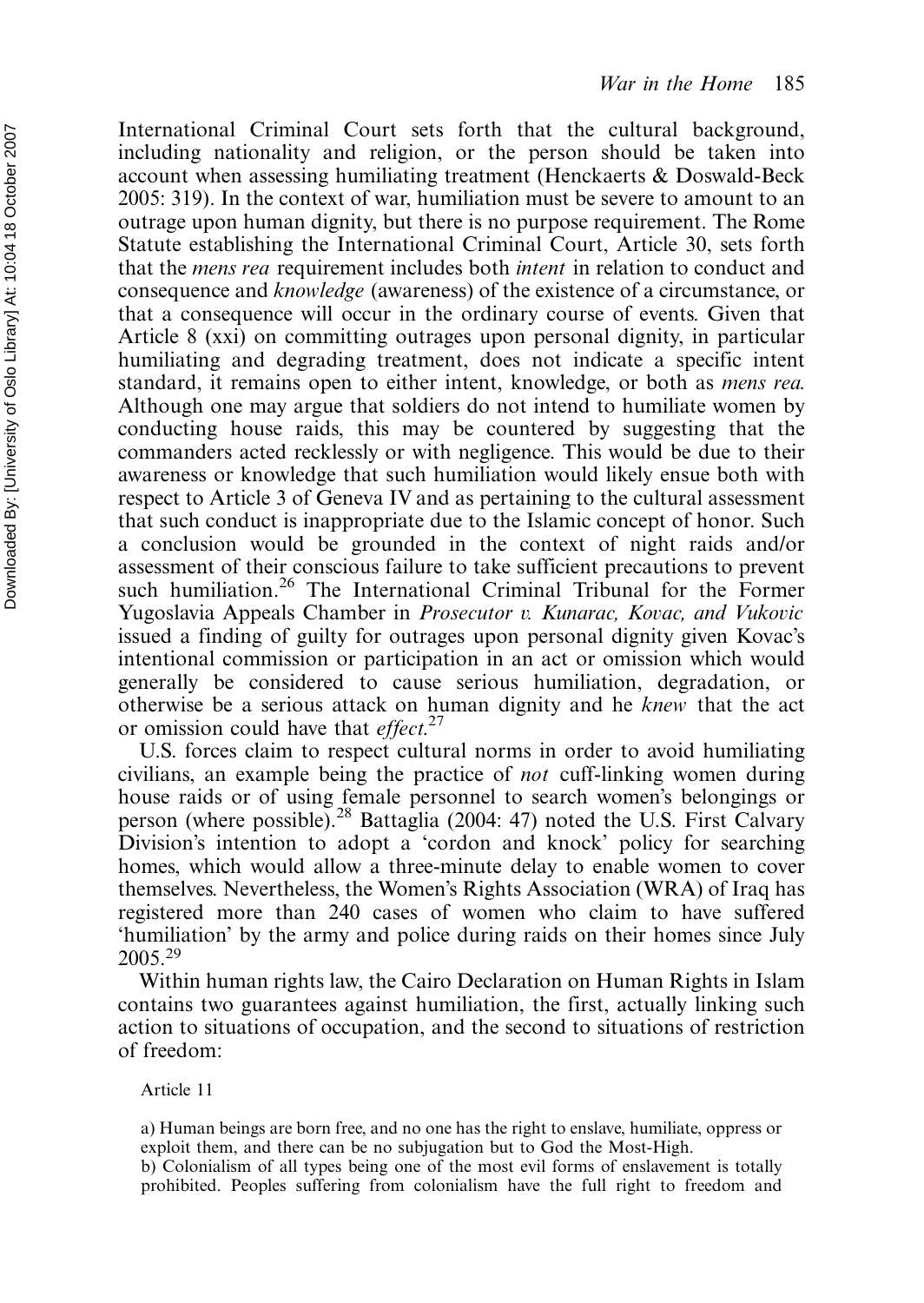self-determination. It is the duty of all States and peoples to support the struggle of colonized peoples for the liquidation of all forms of colonialism and occupation, and all States and peoples have the right to preserve their independent identity and exercise control over their wealth and natural resources.

Article 20

It is not permitted without legitimate reason to arrest an individual, or restrict his freedom, to exile or to punish him. It is not permitted to subject him to physical or psychological torture or to any form of humiliation, cruelty or indignity... Nor is it permitted to promulgate emergency laws that would provide executive authority for such actions.

Pursuant to Islamic custom, entry into the home carries with it implications as pertaining to the honor of the inhabitants within. Within Islam, the principle of the sanctity of the home is inviolable. Allah commanded people not to enter homes without permission: 'O ye who believe! Enter not houses other than your own without first announcing your presence and invoking peace upon the folk thereof. That is better for you, that ye may be heedful. And if ye find no one therein, still enter not until permission hath been given. And if it be said unto you: Go away again, then go away, for it is purer for you. Allah knoweth what ye do' (Koran, 24: 27–28 in Pickthall 1930: 360). Visitors are to be announced in order to give women time to change. $30$  The Cairo Declaration on Human Rights in Islam, Article 18, draws a further link between the concept of honor and home, and unlawful and arbitrary intrusion into the home (including the cultural perspective, calling for permission by the inhabitants):

- a. Everyone shall have the right to live in security for himself, his religion, his dependents, his honor and his property.
- b. Everyone shall have the right to privacy in the conduct of his private affairs, in his home, among his family, with regard to his property and his relationships. It is not permitted to spy on him, to place him under surveillance or to besmirch his good name. The State shall protect him from arbitrary interference.
- c. A private residence is inviolable in all cases. It will not be entered without permission from its inhabitants or in any unlawful manner, nor shall it be demolished or confiscated and its dwellers evicted.

This standard echoes Article 17 of the International Covenant on Civil and Political Rights (ICCPR), which provides:

- 1. No one shall be subjected to arbitrary or unlawful interference with his privacy, family, home or correspondence, nor to unlawful attacks on his honour and reputation.
- 2. Everyone has the right to the protection of the law against such attacks.<sup>31</sup>

This upholds the inviolability of the home, its primary characteristics being that of shelter and safety against outside elements (both natural and human), as well as being the center of intimate life and private, autonomous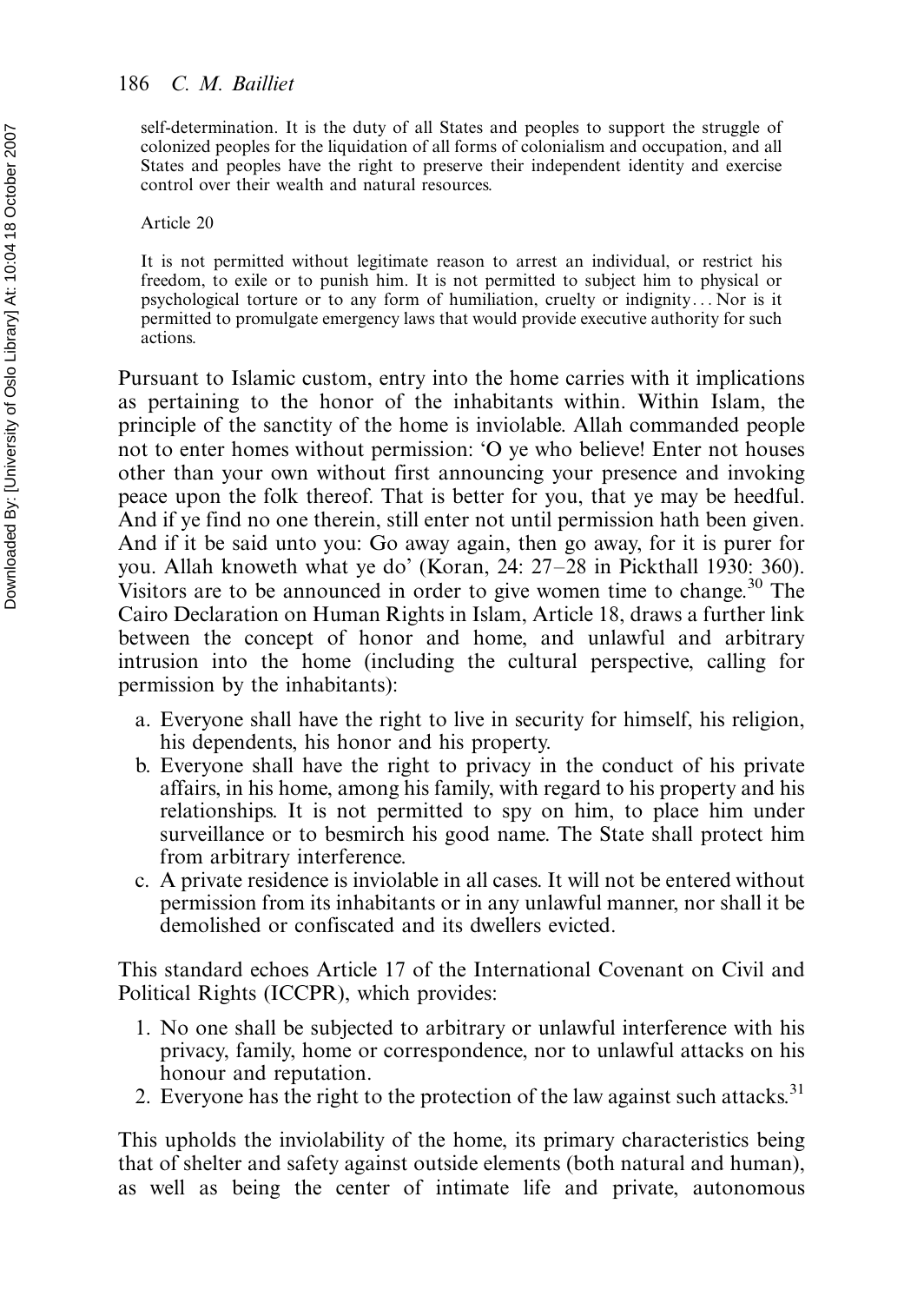experience. As pointed out by Manfred Nowak (1993: 302): 'The various meanings associated with the word ''home'' convey a feeling of familiarity, shelter and security. In this manner, the home symbolizes a place of refuge where one can develop and enjoy domestic peace, harmony and warmth without fear of disturbance.' There is no proviso for restriction in the interest of public order; rather, interference with the home shall not be arbitrary or unlawful. According to General Comment 16 on Article 17, the Committee defines lawful interference as requiring a basis of law in compliance with the provisions, aims, and objectives of the Covenant. Arbitrary interference addresses situations in which, even if the raid is provided for by law, it should be reasonable and in accordance with the aims, provisions, and objectives of the Covenant. Nowak (1993: 292) provides the following characterization: arbitrary 'contains elements of injustice (discriminatory basis, illegitimate purpose, violation of principle of human dignity, illegitimacy on basis of Covenant as a whole), unpredictability (in the sense of the rule of law) and unreasonableness (proportionality).'

The Constitution of Iraq, Article 17 contains a similar guarantee:

- 1. Every individual shall have the right to personal privacy, so long as it does not contradict the rights of others and public morals.
- 2. The sanctity of the home is inviolable and homes may not be entered, searched, or put in danger, except by a judicial decision, and in accordance with the law.<sup>32</sup>

As described by Nowak (1993: 306), honor reflects one's subjective opinion of one's self/self-esteem. Hence interference affects one's dignity, integrity, and privacy. It often forms an attack upon the moral character of the person, and may be the result of degrading face-to-face treatment (without public witness). Attacks on honor shall not be unlawful, and hence this indicates a criterion of intense interference intentionally directed at affecting the honor of the person. Herein lies a problem, in that house raids do not necessarily intend to dishonor the inhabitants, and hence would fall outside of the scope of Article 17 (2). McFate & Jackson (2005: 19) conclude that although cultural training programs note that Iraqis value honor, the soldiers were not properly trained as to how to confer it, on whom and when, resulting in complications for operations.

This author argues that one could call for interpretation of the violation of honor by relating back to the Geneva Convention standard, which does not contain a set intent standard. The Geneva Convention IV, Article 27 states that protected persons are entitled in all circumstances to respect for their persons, honor, family rights manners, and customs. They shall at all times be humanely treated and be protected especially against all acts of violence or threats thereof, and against insults and public curiosity.<sup>33</sup>

Thus, one could argue that the focus be placed on the fact that the *effect* of nighttime house raids is indeed interference with honor and that the commanders were aware of this consequence of the night raid but chose to disregard or fail to prevent such action, demonstrating reckless or negligent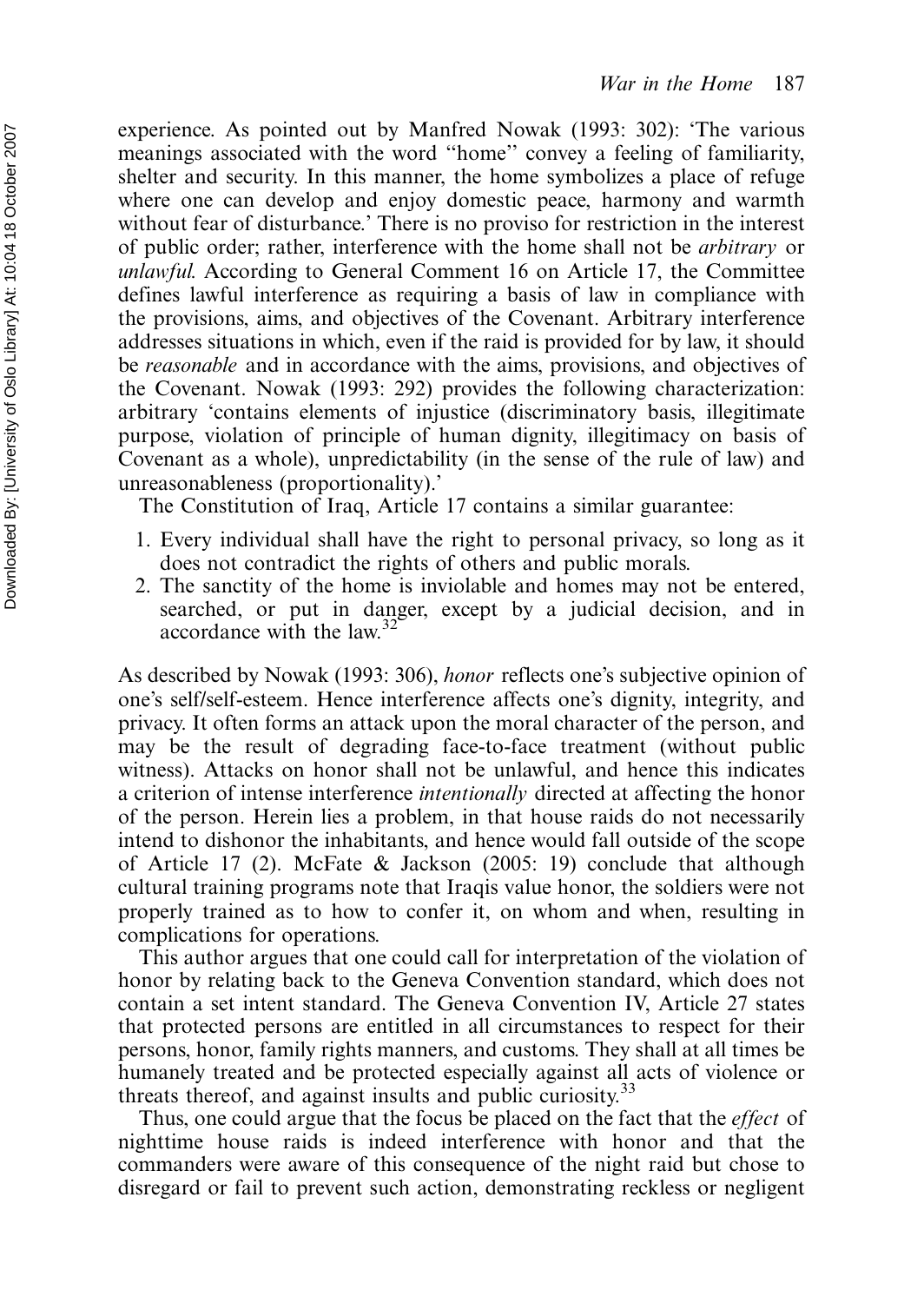disregard by the armed forces to protect inhabitants from damage to honor by nighttime raid, resulting in the exposure of women in bed clothes, linking families to insurgencies, etc.

The Convention on the Rights of the Child contains guarantees that prohibit arbitrary interference with a child's home and honor, and also calls upon states to protect children in armed conflict and respect their rights under humanitarian law:

#### Article 16

1. No child shall be subjected to arbitrary or unlawful interference with his or her privacy, family, home or correspondence, nor to unlawful attacks on his or her honour and reputation.

2. The child has the right to the protection of the law against such interference or attacks.

#### Article 38

1. States Parties undertake to respect and to ensure respect for rules of international humanitarian law applicable to them in armed conflicts which are relevant to the child.

... 4. In accordance with their obligations under international humanitarian law to protect the civilian population in armed conflicts, States Parties shall take all feasible measures to ensure protection and care of children who are affected by an armed conflict.

Accounts of house raids include descriptions of subjection of children to indirect and direct violence in the form of shock at being woken in the middle of the night and being taken outside, witnessing of family members being separated from them and taken away for detention, fear due to explosions related to forced entry and search of the home by soldiers, and, in the worst cases, use of tear gas or lethal weapons upon family members or themselves (Shai & Matan 2006). Raids carry a high risk of causing serious trauma to children given their reliance on the family and home for security and stability. A raid shatters this image, as parents and elders are exposed as being unable to protect themselves, other family members, or the home itself containing the children's possessions (such as beloved toys, bed, books, clothing, etc.), which may be damaged as a result of the search. Further, the longer the men of the family are detained, the longer the period of isolation for the women and children who are dependent on them for material, physical, and psychological security. The raids may symbolize a destruction of the home that extends beyond the time of the raid itself. The children may suffer from posttraumatic stress and may be more likely to act out aggressively or undergo serious anxiety. This impact may last throughout a lifetime. This was made evident to me by the emotional reaction of one of my colleagues upon visiting the Oscarsborg fort in Norway. He was reminded of the arrival of German troops at his home in 1940, when he was only three years old, and the ensuing arrest and detention of his father. The frustration of many victims of raids is precisely the ensuing trauma suffered by children and women at the manner of entry of the U.S. or Iraqi forces, the consequences of which are not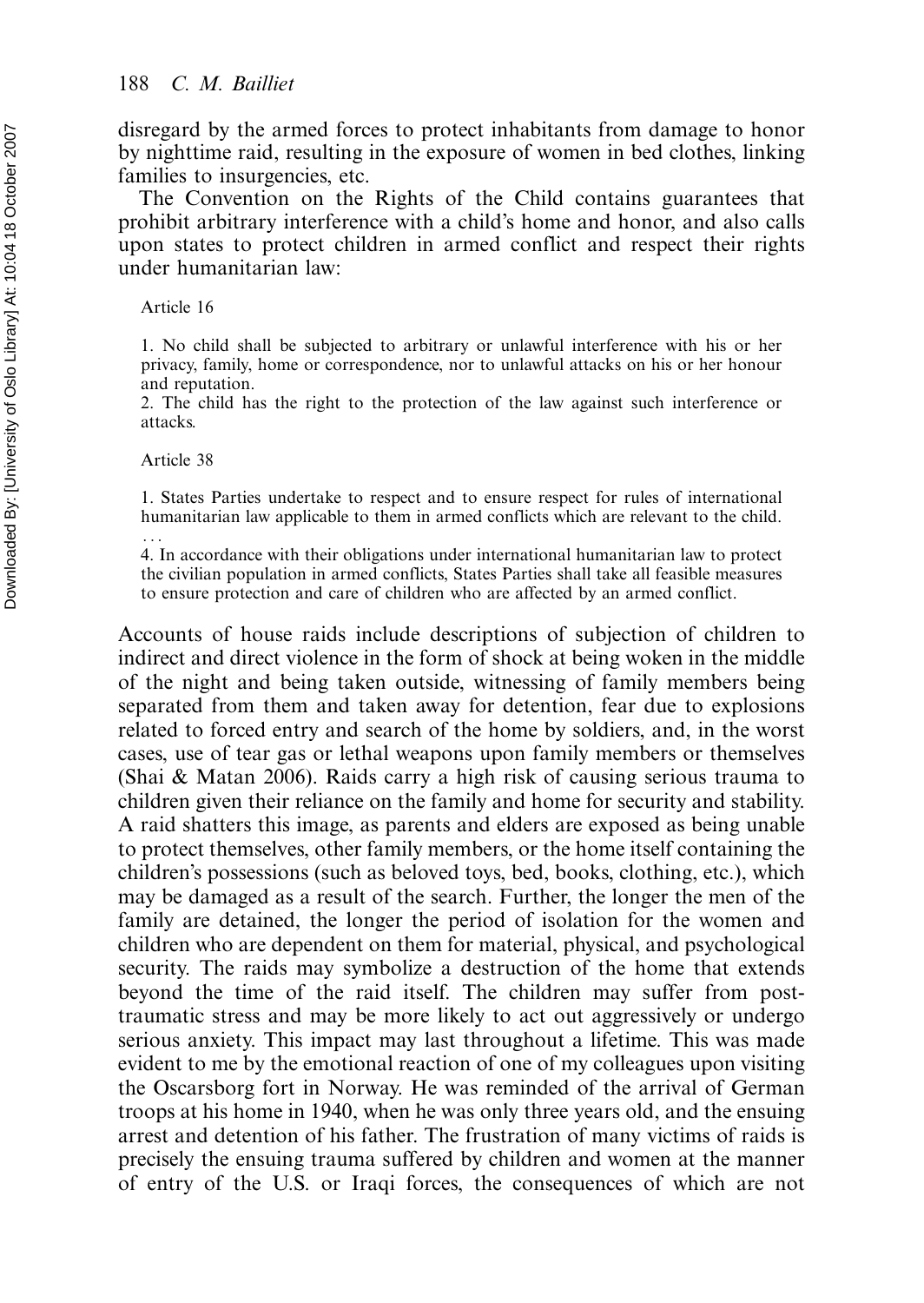remedied by apology, repair of damaged property, release of detainees, or provision of financial compensation.

In addition, psychological trauma may be experienced by the soldiers themselves upon participation in such raids. A study addressing the combat experiences reported by U.S. troops after deployment in Iraq or Afghanistan revealed that Army soldiers and Marines engage in activities that may result in stress-related mental health problems or post-traumatic stress (Lineberry et al. 2006). Aside from exposure to direct attack, the soldiers reported the searching of homes as common incidences. The statistics indicate that the house raids appear to be systematic:

|                                          | Army |      |         |
|------------------------------------------|------|------|---------|
| Experience                               | Afg. | Iraq | Marines |
| Clearing or searching homes or buildings | 57%  | 80%  | 86%     |

The reaction by some soldiers to their participation in such interventions has prompted questioning of not only the methods used in the conflict, but also the legitimacy of the military action itself. Lt. Col. Todd Wood, commander of a battalion in Iraq, provides a succinct assessment of the cyclic aspect of conducting house raids as a counterinsurgency tactic:

In the States, if the police burst into your house, kicking down doors and swearing at you, you would call your lawyer and file a lawsuit. Here there are no lawyers. Their resources are limited, so they plant improvised explosive devices instead... These raids can do more harm than good, if we don't select the targets and if the soldiers don't treat the people in the area with respect. This is a very tough environment for soldiers who may not have the maturity or experience to understand the complexity of the consequences of these raids.<sup>34</sup>

It is clear that the criticisms raised by soldiers reveal their reflections on the need for occupying forces to design standards for actions that will take into consideration a broader scope of interests than the minimum guarantees of the rights to life and property. The irony of house raids as a strategy is revealed by the description of Task Force Baghdad's measure of winning the campaign as whether the 'the local populace revealed insurgent and terrorist cells and, accordingly, denied sanctuary' (Chiarelli & Michaelis 2005: 8). Therefore, the notion of sanctuary is *dual*, that of the private space of the family and that of cover for the enemy, and these notions are irreconcilable. In the search for the latter, the counterinsurgency action violates the sanctity and honor of the former. Counterinsurgency operations that violate basic concepts of justice and morality de-legitimize the military action and increase the risk of failure.35

# Conclusion

Problems related to the execution of house raids weaken the legitimacy of counterinsurgency operations. In the summer of 2006, the Iraqi government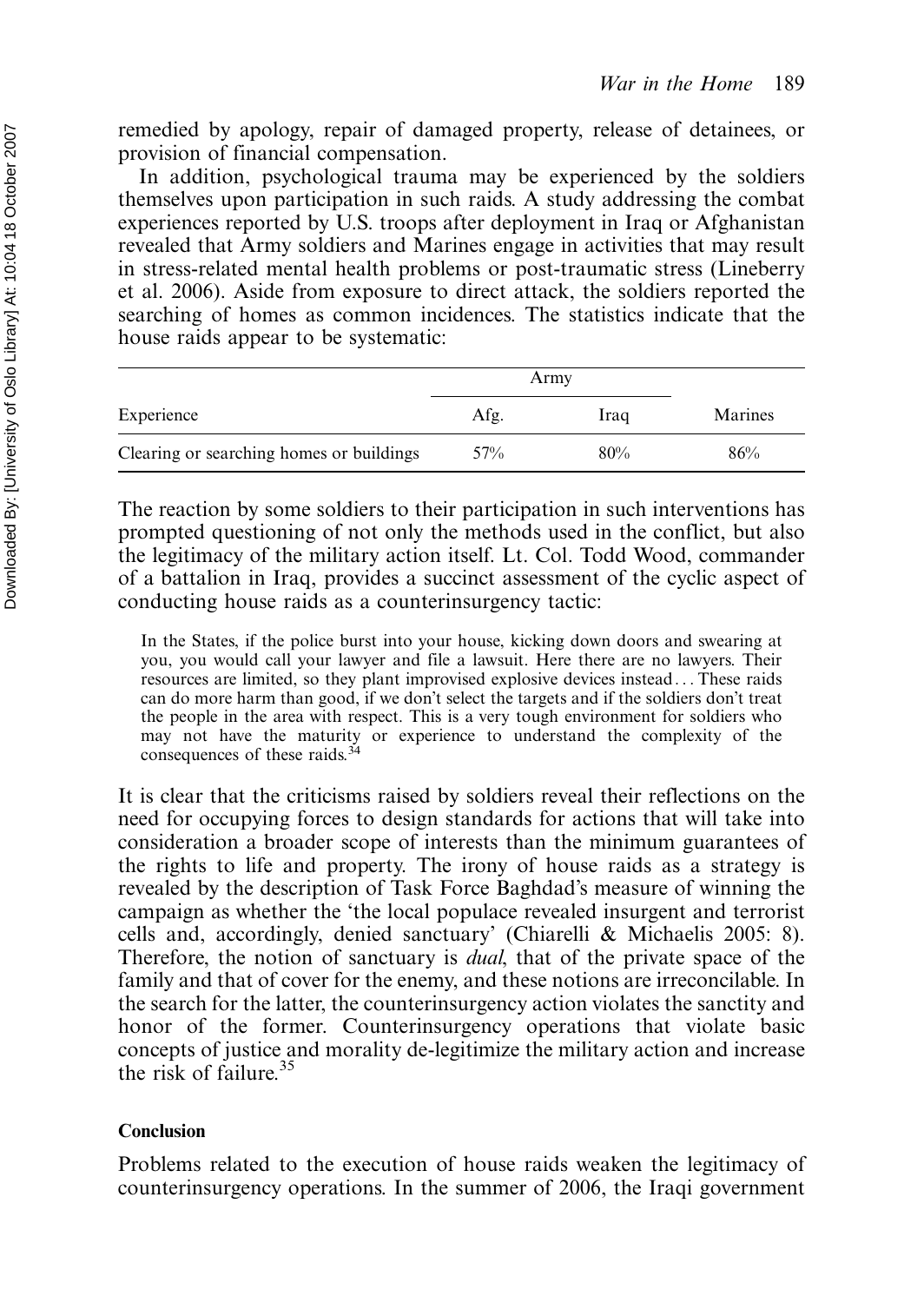criticized the U.S. military for engaging in house raids in Shia neighborhoods, and the searches were halted (Poole 2006). This mirrored the call by Afghanistan President Hamid Karzai in 2005 for coalition forces to cease from entering homes without government authorization (Cooney 2005). Indeed, the U.S. forces developed specific measures for house raids, including the use of legitimate Afghan police if possible, the use of Afghan local leaders to knock on doors, raiding only in daytime, treating women appropriately, not humiliating the men of the house, and maintaining respect toward all. Units were expected to meet all of the measures or show why they should not based on unacceptable risks or the potential compromise of a high-value person. Hence, standard operating guidelines should be developed to address house raids in phase IV operations that will streamline the use of house raids to specific, targeted locations based on solid intelligence, using properly trained personnel. Identification of relevant human rights, including the standards pertaining to honor, humiliation, and arbitrary interference with the home should be weighed as considerable factors to take into consideration when determining the value of conducting a raid. Specifically, cultural, age, and gender considerations when conducting such actions should be assessed fully and specifically in relation to each house. The implementation of such standards is necessary not only to protect civilians, but also to protect the interest of soldiers who seek to conduct operations in accordance with international law and morality, as well as to maintain the rightfulness of the broader counterinsurgency operation.

The MNF's new Core Warrior Values Training Package (2006) seeks to address these concerns. It gives the example of a search of a home in which the male head of the household requests not to be cuff linked in front of his family. The soldiers are instructed to cuff him out of sight of the family, if security permits such action, as 'humiliating him will serve no legitimate military purpose.' In addition, they are advised to treat everyone with dignity and respect (in particular women), and show a duty of care toward children. The concepts of family, religion, honor (especially that of women), and protection from shame within the family are highlighted as important cultural values of the Iraqi people. Thus, current ethical training seeks to address the key concerns that actually arise in house raids.

Nevertheless, the U.S. COIN Manual highlights the importance of focusing on the needs and security interest of the population, as well as the isolation of and denial of sanctuary to insurgents, as successful practice. This points to a contradiction, as the people expect security in their homes, but efforts to deny sanctuary to insurgents often result in intrusion into the home by counterinsurgency units. The military imperative of locating the insurgency is essential to establish conditions for transition to the rule of law, upon which every individual's enjoyment of human rights is contingent. Herein lies the dilemma: if there is a significant upscale in violence and the location of the insurgency is unknown, then the use of house raids may be necessary. Yet the raids provoke resentment, and this hampers collection of viable intelligence needed to locate the insurgency. The question is whether there is an alternative approach.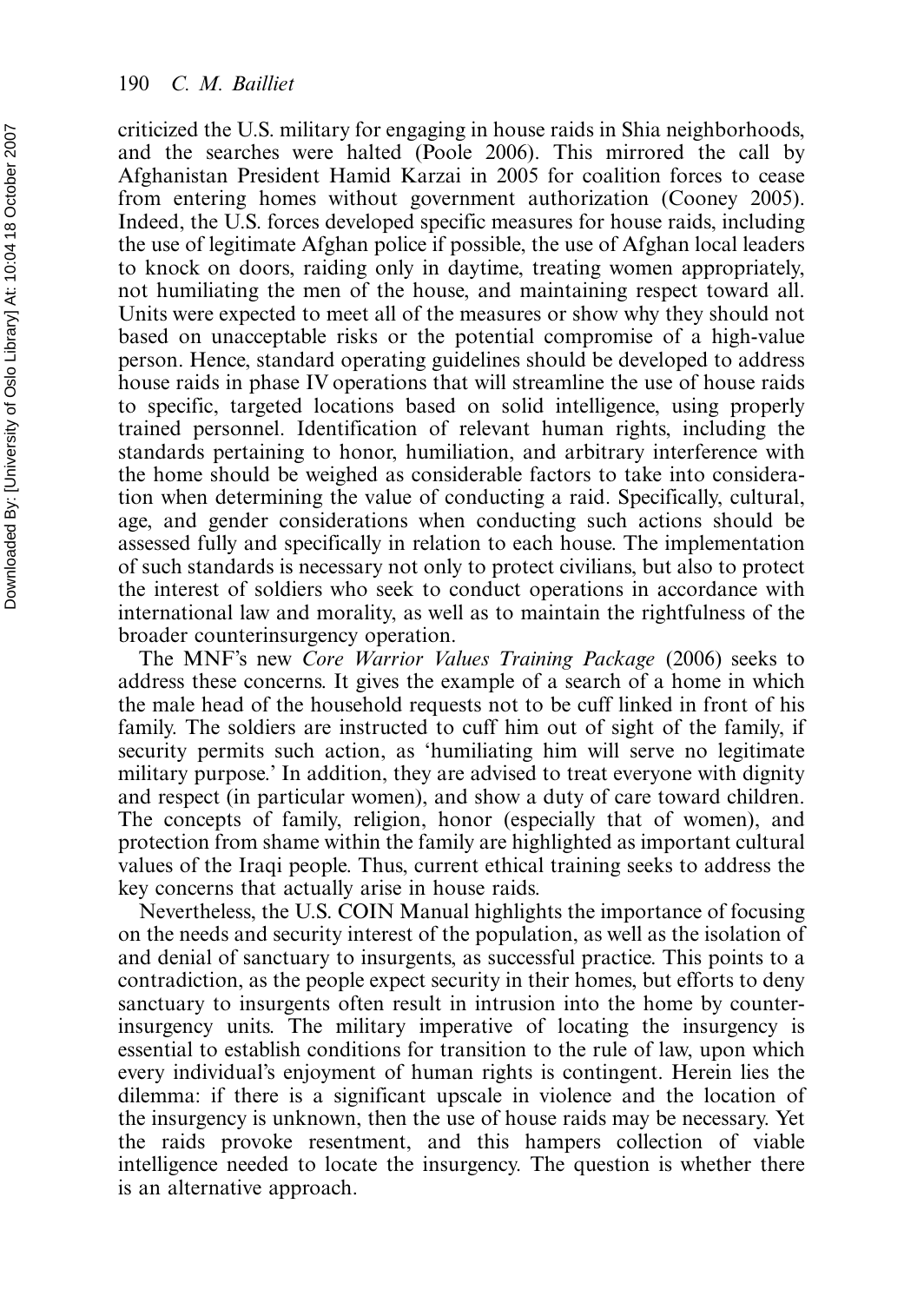At present, a U.S. Defense Department opinion poll recently revealed that 75% of Sunni Muslims in Iraq support the insurgency against the coalition, and a State Department poll concluded that the majority of Iraqis feel that they would be safer if the MNF forces left.<sup>36</sup> An additional concern is that civil society may have less trust of national police than multinational forces conducting searches. This would be the case if the former were considered to be corrupt, biased against a particular ethnic/religious/social group, or more prone to arbitrary or excessive actions during searches. Indeed, complaints against Iraqi forces include accusations of excessive use of force, corruption, and infiltration by insurgent militia groups.<sup>37</sup> Furthermore, although Iraqi units are increasingly conducting the actual clearing and searching of homes, the securing of the exits of the vicinity is conducted by MNF forces, thereby establishing a link in terms of ultimate moral (and potential legal) accountability for the raids in the eyes of the Iraqis.

To the extent searches may be conducted during the day or early evening, this would be preferable to the pre-dawn surprises that should be limited to only the most high-risk lethal targets. Rather than large-scale raids, local intelligence gathering by human operators (rather than technologically based intelligence) should transform raids into selective operations, which identify precisely which neighborhood, house, and street will yield insurgents (Shultz & Godson 2006). One possible concern this author would raise is that people may feel unfairly targeted if the search operations do not involve other houses in the neighborhood. In other words, if several houses are searched, there may be less suspicion among neighbors that the family was involved with the insurgency or less concern by pro-insurgent groups that the family surrendered information to the counterinsurgency units. The key element is perception by the people that the searches of homes are conducted in a fair, non-discriminatory manner, based on appropriate authorization and aim, following a procedure that defines the scope and manner of execution and level of force, and ensures the respect of the inhabitants (taking into account age, gender, and social position in the family). Understandably, if civil society fears the insurgency, tolerance for the search of homes may be higher, but this is also contingent on the measured execution of the search. The use of extended house raids is likely to continue in the near future, continuing the cycle of search for insurgents, polarization from civil society, rise in recruitment to the insurgency, and a continuous lack of sufficient intelligence needed to defeat the insurgency.<sup>38</sup> Greater attention should be paid to the human rights and ethical dimensions of counterinsurgency strategies, particularly as pertaining to house raids, in order to fulfill what the U.S. COIN Manual (Dec. 2006:  $1-131$ ) describes as the 'cornerstone of any COIN effort,' namely 'establishing security for the civilian populace.'

# Acknowledgements

The author is greatly indebted to the editors of the journal for their wise critique and commentary, in conjunction with their kind patience and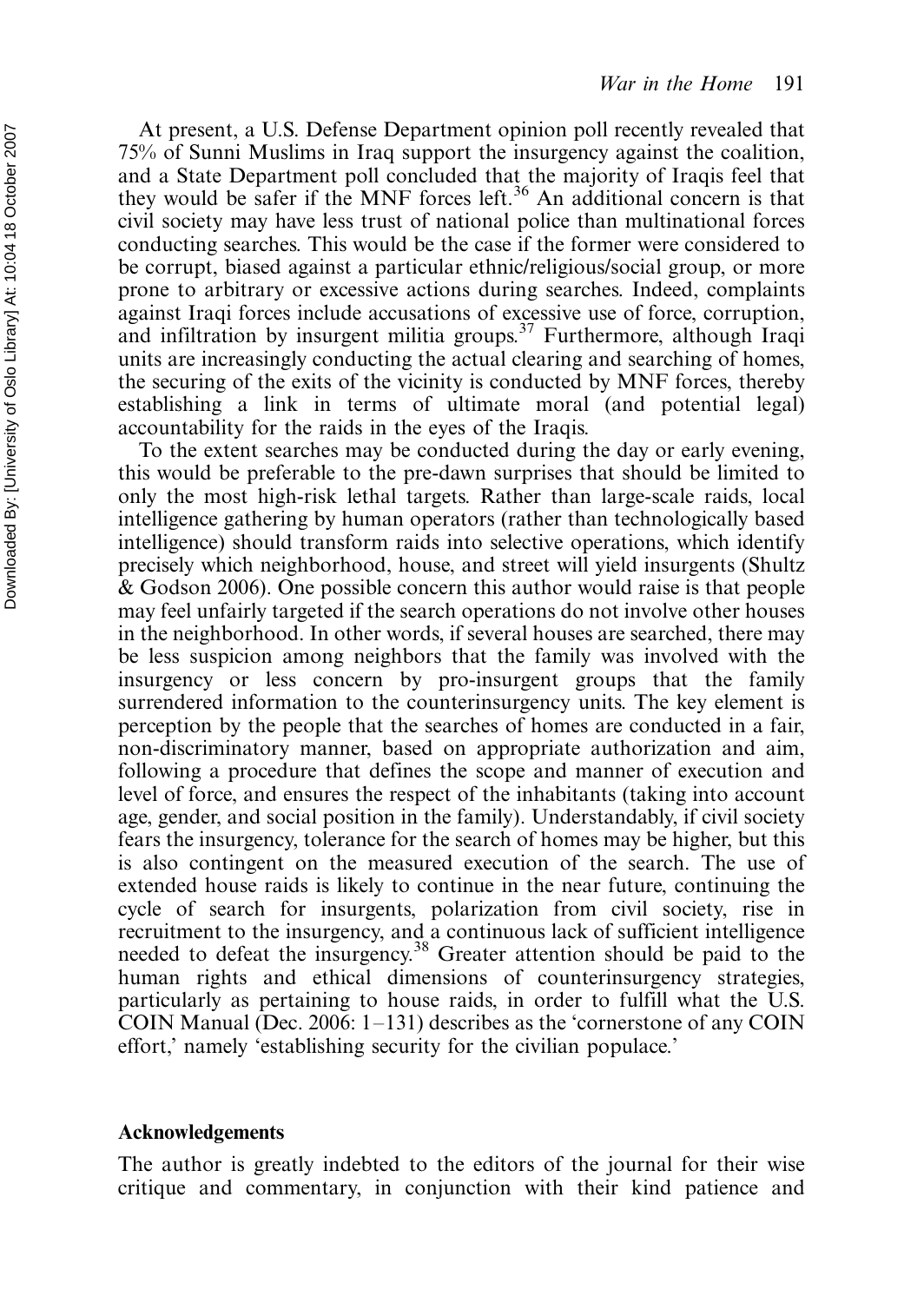understanding. Warm thanks are also given to two anonymous readers for their balanced response to the presentation of human rights perspectives in military affairs.

## Notes

- <sup>1</sup> According to the U.S. Operational Law Handbook (Grimes, Rawcliffe & Smith 2006: 66): 'As a matter of U.S. policy (CJCSI 5801.01), U.S. forces will comply with the law of war during the conduct of all military operations and related activities in armed conflict, however such conflicts are characterized, and unless otherwise directed by competent authorities, will apply law of war principles during all
- operations that are characterized as Military Operations Other Than War.' <sup>2</sup> For a discussion on the challenges in applying human rights in situations of armed conflict, see Lubell (2005).
- <sup>3</sup> U.S. Operational Law Handbook (Grimes, Rawcliffe & Smith 2006: 50): 'The United States interprets human rights treaties to apply to persons living in the territory of the United States, and not to any person with whom agents of our government deal in the international community.' See also p. 47: 'If a specific human right falls within the category of customary international law, it should be considered a ''fundamental'' human right. As such, it is binding on U.S. forces during all overseas operations. Customary international law is considered part of U.S. law, and fundamental human rights law operates to regulate how State actors (in this case the U.S. armed forces) treat all humans. If a ''human right'' is considered to have risen to the status of customary international law, then it is likely
- considered binding on U.S. state actors wherever such actors deal with human beings.' <sup>4</sup> Since the U.S. is not a party to the European Convention for the Protection of Human Rights and Fundamental Freedoms, one may refer to the American Declaration of the Rights and Duties of Man, Article IX, which addresses intrusion into the home: 'Every person has the right to the inviolability of his home.' Article XXVIII sets forth a limitation standard which implies a necessity standard: 'The rights of man are limited by the rights of others, by the security of all, and by the just demands of the general welfare and the advancement of democracy.' The Inter-American Commission on Human Rights held that the Declaration acquired binding force upon the U.S. with the adoption of the revised OAS Charter. See Case No. 2141 (United States) Res. 23/81, OAS/Ser. L/V/II.52, Doc. 48., Mar. 6, 1981. Nonetheless, the U.S. position is that the American Declaration is not a treaty, was not drafted with the intent to create legal obligations, and is not binding on the United States.
- <sup>5</sup> It is suggested that when a government acts like an enemy of the people, the latter refuses to provide intelligence to the former. Some accounts indicate irregular execution of house raids as reactive acts of frustration on account of faulty intelligence, revenge, or even as a means of combating boredom (Riley 2005, Goodman 2005, Arnove 2005). Indeed, this brings up images from Vietnam of soldiers raiding villages after undergoing heavy combat losses, among which the My Lai massacre remains the most nefarious example. The Geneva Convention, Article 33 also prohibits reprisal against the person and his property as well as pillage. Protocol I, Section 6 prohibits attacks on civilians by way of reprisals.
- <sup>6</sup> Captain Hazelton, quoted by Adam Davidson, 'Are Baghdad's local mercenaries attacking more for the money than the ideology?' Market Place (National Public Radio), November 21, 2003. Audio available at URL: http://marketplace.publicradio.org/shows/2003/11/21\_mpp.html, cited by Conetta (2005).
- $<sup>7</sup>$  The officers set forth that the key difference in targeting during conflict as opposed to post-conflict</sup> operations is that the former focuses on the delay, disruption, destruction, or defeat of enemy forces, whereas the latter seeks to *strengthen local capabilities*.
- <sup>8</sup> See 'The State of Things: Talking Points from CPT Iraq,' December 14, 2004, available at URL: http://
- 
- www.cpt.org/iraq/CurrentSituationReport.htm.<br><sup>9</sup> Cited in Ricks (2006: 418).<br><sup>10</sup> '[The] counterinsurgency force must have two skills that are not required in conventional warfighting: first, it must be able to see issues and actions from the perspective of the domestic populations; second, it must understand the relative value of force and how easily excessive force, even when apparently justified, can undermine popular support. Likewise, whilst stabilisation and reconstruction operations imply a more benign environment, nonetheless it is critical that the actions of the military should not serve to alienate the local population. The alternative doctrinal approach concentrates on attrition,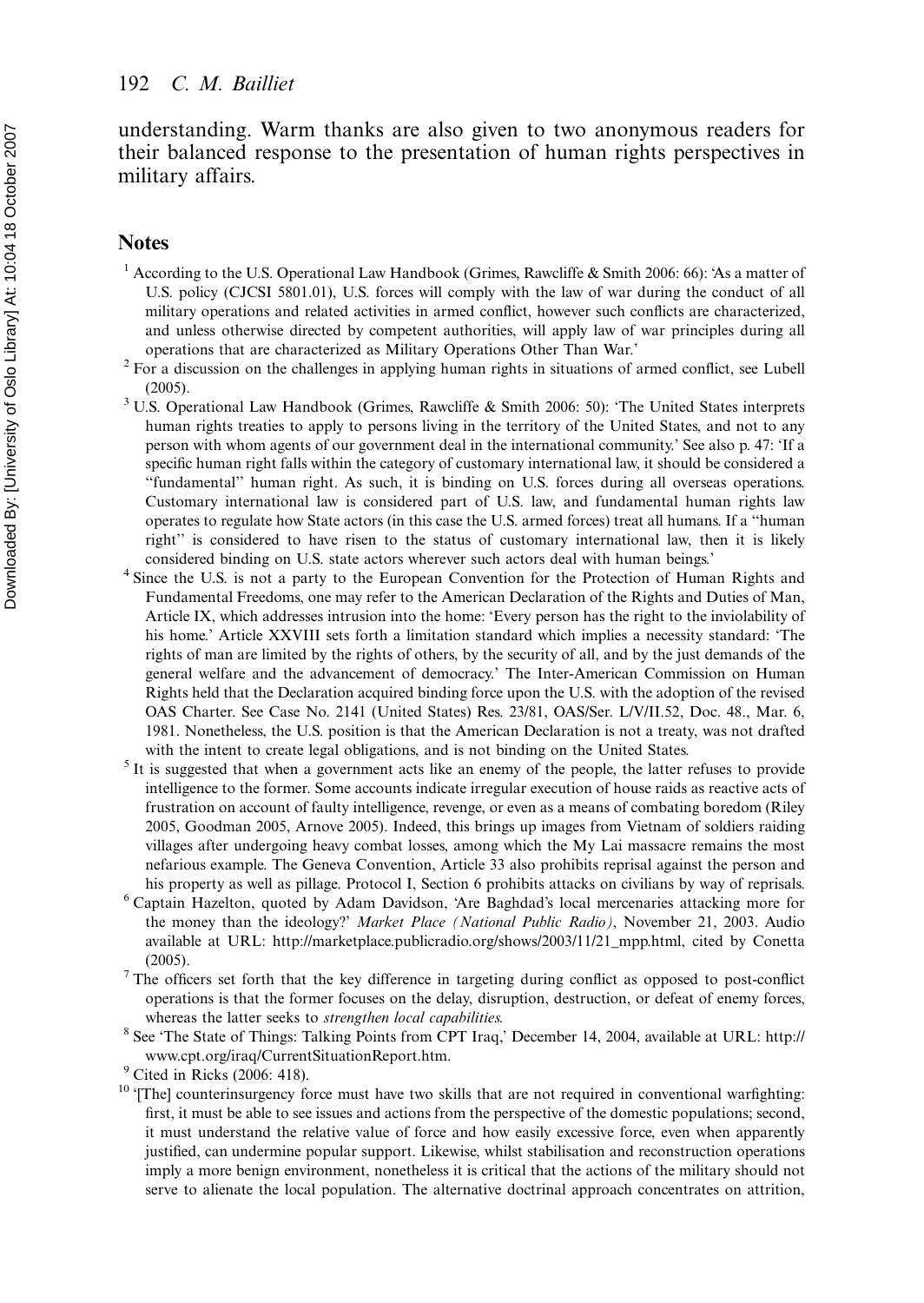through the destruction of the insurgent, and thus sees the population as at best a distraction to this

primary aim, and in extremis a target for repression.'<br><sup>11</sup> Indeed, Professor William Hays Parks (2001) emphasizes the importance of adequate training as a means of improving the likelihood of respect for the laws of war:

Armies execute operations as they have trained. If a government sends a unit inadequately trained in the law of war to a peace operation, or on a humanitarian intervention mission, or into combat, the likelihood that the unit will violate the law of war increases. The United States Army learned this the hard way in Vietnam as a result of the My Lai massacre on March 16, 1968. Canada, with some of the most experienced peacekeeping forces in the world, suffered the same experience exactly a quarter century later when, on March 16, 1993, personnel in one Canadian unit tortured and murdered a Somali civilian in their hands. As was the case in the My Lai incident, lack of adequate law of war training was identified as a factor in this crime. This does not change application of the law of war, but it does reflect the likelihood of respect for it.

- <sup>12</sup> 'Army Units in Iraq Modify What They Learned in MOUT Training,' Stars and Stripes, August 8, 2003, available at URL: http://www.estripes.com/article.asp?section = 104&article = 16261&archive = true
- 
- <sup>13</sup> Ibid.<br><sup>14</sup> Watzman served as an Israeli Infantry reservist in the West Bank. He recalls, 'we usually have a Palestinian to help us. He was called ''the pointer'' because his job was to enter the house with us and identify the man we were after. He was a collaborator  $-$  a Palestinian serving the Israeli cause. Most of my friends hated going on theses raids. We'd surround the house and break in after midnight, waking everyone inside. Women would scream, children cry. As often as not, the man we were after had been tipped off and fled. If he was there, it was worse, because he'd be armed and dangerous. The pointer made some of us feel safer. It seemed logical that the terrorist would hold his fire if he saw that he might hit a Palestinian.' He describes how the pointer eventually became the human shield in house
- raids.<br><sup>15</sup> In *Murray v. Ministry of Defense* (1988) Weekly Law Reports 692, pp. 699H-701A, cited in para. 33 of the ECHR Grand Chamber judgement, App. no. 14310/88.
- <sup>16</sup> Malone v. The United Kingdom 8691/79 [1984] ECHR judgment (August 2, 1984), Leander v. Sweden,
- ECHR judgment (March 26, 1987), and *Rotaru v. Pomania*, ECHR judgment (May 4, 2000). <sup>17</sup> In the event of erroneous intelligence, the U.S. Army offers compensation and repair of property. Thus, it may be deemed that such actions are carried out in keeping with base-minimum international legal standards (right to life and property), which unfortunately do not sufficiently address the scope of harm in house raids. The U.S. has declared immunity for its soldiers for civil and criminal liabilities, which raises a host of questions pertaining to the legitimacy of the system. Further, delays receiving compensations present additional problems.<br><sup>18</sup> Further, France and the U.K. assert that their commanders have a duty to protect the safety of troops
- under their command, or to preserve their military situation, and that it *cannot* be overridden by
- presumption that a person is a civilian and not a combatant in cases of doubt.<br><sup>19</sup> The ICRC calls for 'careful assessment of conditions and restraints' concerning attack of a civilian when
- in doubt. <sup>20</sup> Inter American Commission on Human Rights, Third Report on Human Rights in Colombia, OEA/ Ser.L/V/II.102, Doc. 9 rev. 1 (February 26, 1999), cited in Henckaerts & Doswald-Beck (2005: 22). Direct participation means act of war, which by nature or purpose is likely to cause actual harm to <sup>21</sup> Henckaerts & Doswald-Beck cite *Dukic* Case, ICTY, *Karadzic* and *Mladic* Case, and *Galic* Case. <sup>22</sup> One may refer to the Martens Clauses in Protocol II, Preamble, para. 5: 'In cases not covered by the law
- 
- in force, the human person remains under the protection of the principles of humanity and the dictates of public conscience,' and Protocol I, Art. 1(2): 'In cases not covered by this Protocol or by other international agreements, civilians and combatants remain under the protection and authority of the principles of international law derived from established custom, from the principles of humanity and
- from the dictates of public conscience.' See Coupland (2001: 981). <sup>23</sup> Adnan al-Dulaimi characterized the raids on his house as 'an act of humiliation,' quoted by Associated Press, 'US Troops Raid Top Iraq Sunni Homes,' Al Jazeera, Sept. 29, 2005, available at: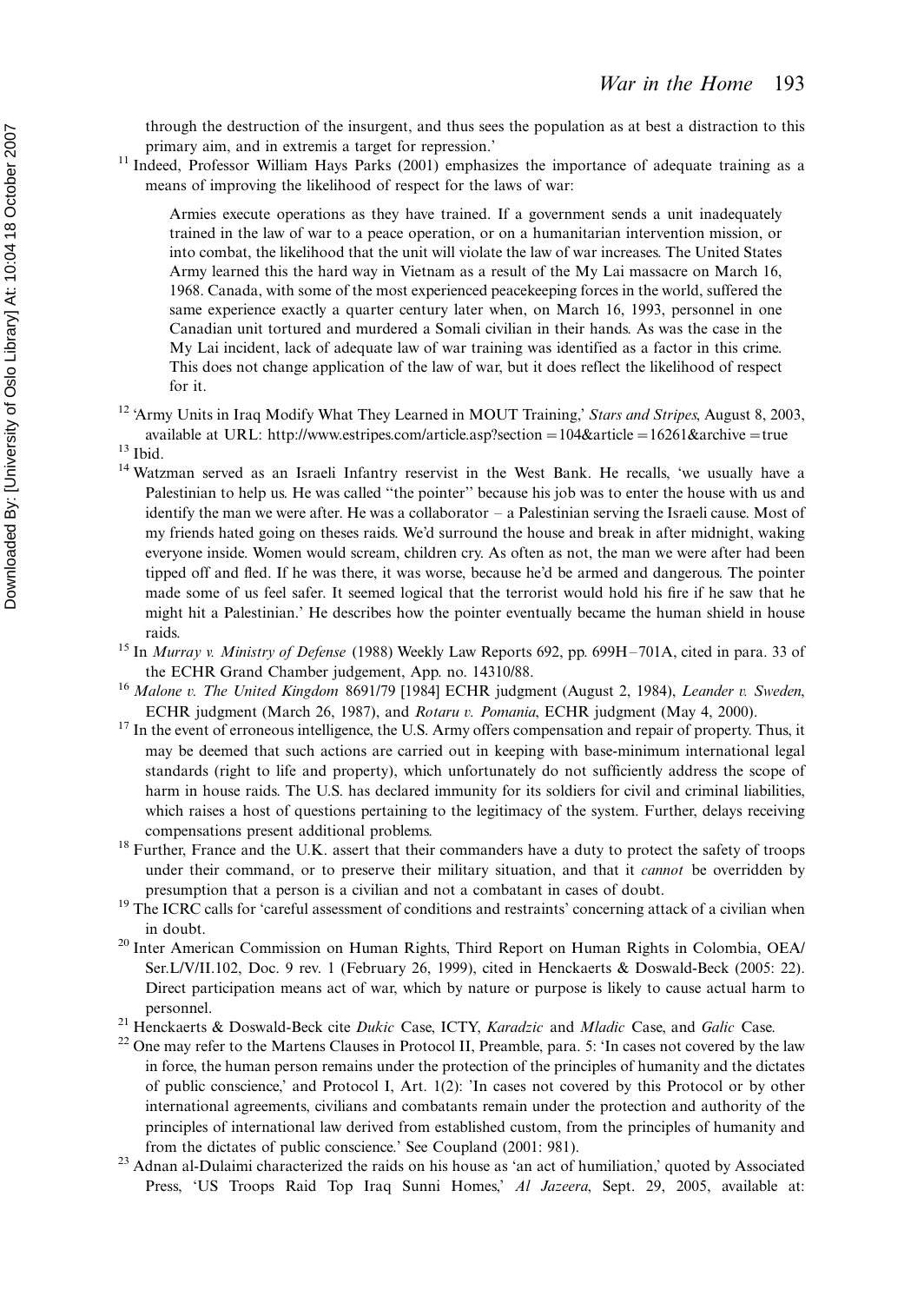http://english.aljazeera.net/NR/exeres/0F62CE03-2387-4571-8CA6-92239781925C.htm. See also Reed

- (2004). <sup>24</sup> Sample U.S. ROE cards from peacekeeping missions include reference to the duties as pertaining to upholding the dignity of persons:
	- 1. Treat all persons with dignity and respect.
	- 2. Use of force must be proportionate to the level of perceived threat.
	- 3. If possible, warnings should be provided prior to the use of force.
	- 4. Treat everyone, including civilians and detained hostile forces/belligerents, humanely.
	- 5. Respect private property. Do not steal. Do not take 'war trophies.'
	- 6. You may not intentionally attack civilians or property that is exclusively civilian or religious in character, except if the property is being used for military purpose and engagement is authorized by your commander.

See: https://jagcnet.armuy.mil/JAGCNETInternet/Homepages/AC/CLAMO-Public.ns<sup>25</sup> See: http://www.humiliationstudies.org/whoarewe/humiliationdefinition.php

- 
- $26$  For a progressive discussion of *mens rea* elements for establishing responsibility under international
- criminal law, see May (2006).<br><sup>27</sup> Prosecutor v. Dragoljub Kunarac, Radomir Kovac, and Zoran Vukovic, International Criminal Tribunal for the former Yugoslavia, Case No. IT-96-23-1 (June 12, 2002), paragraph 161, cited by Erikksen
- (2004). <sup>28</sup> In comparison, James Johnson, of the Office of the Prosecutions of the Special Court for Sierra Leone, described repercussions due to the release of photographs of Charles Taylor in handcuffs. This was viewed as humiliating treatment, even by his enemies in Sierra Leone. Statements made at the seminar 'Testing the Boundaries of International Humanitarian Law,' British Institute of International and
- Comparative Law, June 1–2, 2006.<br><sup>29</sup> 'Activists Call on Army, Police to Respect Women's Rights,' *Report IRIN*, February 8, 2006, available at
- http://electroniciraq.net/news/2266.shtml<br><sup>30</sup> Indeed, the risk of negative consequences from violation of religious mores is well known within counterinsurgency theory. Joes (2004: 157) sets forth that 'Outraging sexual or religious mores... will nearly always increase recruits for the guerrillas and hence increase casualties among government troops.' He cites the U.S. Marine Corps, Small Wars Manual, p. 1-31d (U.S. Government Printing Office 1940): 'Members of the United States forces should avoid any attitude that tends to indicate criticism or lack of respect for the religious beliefs and practices observed by the native inhabitants.'
- <sup>31</sup> See also Article 12 of the Universal Declaration of Human Rights: 'No one shall be subjected to arbitrary interference with his privacy, family, home or correspondence, nor to attacks upon his honour and reputation. Everyone has the right to the protection of the law against such interference or attacks.' See also Chappell v. The United Kingdom, European Court of Human Rights judgment of March 25, 1987.
- <sup>32</sup> Translation by United Nations Office for Constitutional Support, October 2005, available at http:// www.washingtonpost.com
- <sup>33</sup> The U.S. Soldier's Manual instructs soldiers to respect a country's people, honour, family rights, and customs. <sup>34</sup> Cited by Badken (2005). He noted that financial compensation for damaged property did not
- 
- compensate the emotional distress suffered as a result of the trauma of the raid. <sup>35</sup> Canada's Code of Conduct sets forth that respecting civilian property differentiates the disciplined professional force from the band of marauders. Failure to respect the rule can lead to the civilian population turning against the army, jeopardizing the mission, and prolonging the conflict. Indeed, one news report noted that signs in a Sunni neighbourhood read 'No more house raids' and 'Join the Jihad' (Wagner et al. 2004; see also Spinner 2005).
- <sup>36</sup> Figure attained from Simpson (2006). State Department statistics cited in *The Washington Post*, available
- at http://www.washingtonpost.com/wp-dyn/content/article/2006/09/26/AR200609260 1721.html <sup>37</sup> 'British Launch Iraq Police Purge,' BBC News, Sept. 21, 2006, available at http://news.bbc.co.uk/2/hi/ uk\_news/5384294.stm. Hence, the U.S. COIN Manual (December 2006: 6:97) calls for a strict code of
- conduct as well as a proper salary to police to inhibit corruption and other abuses. <sup>38</sup> In Palestine, militants state that they launch attacks on Israel precisely in response to raids by Israelis. See Johnston (2006).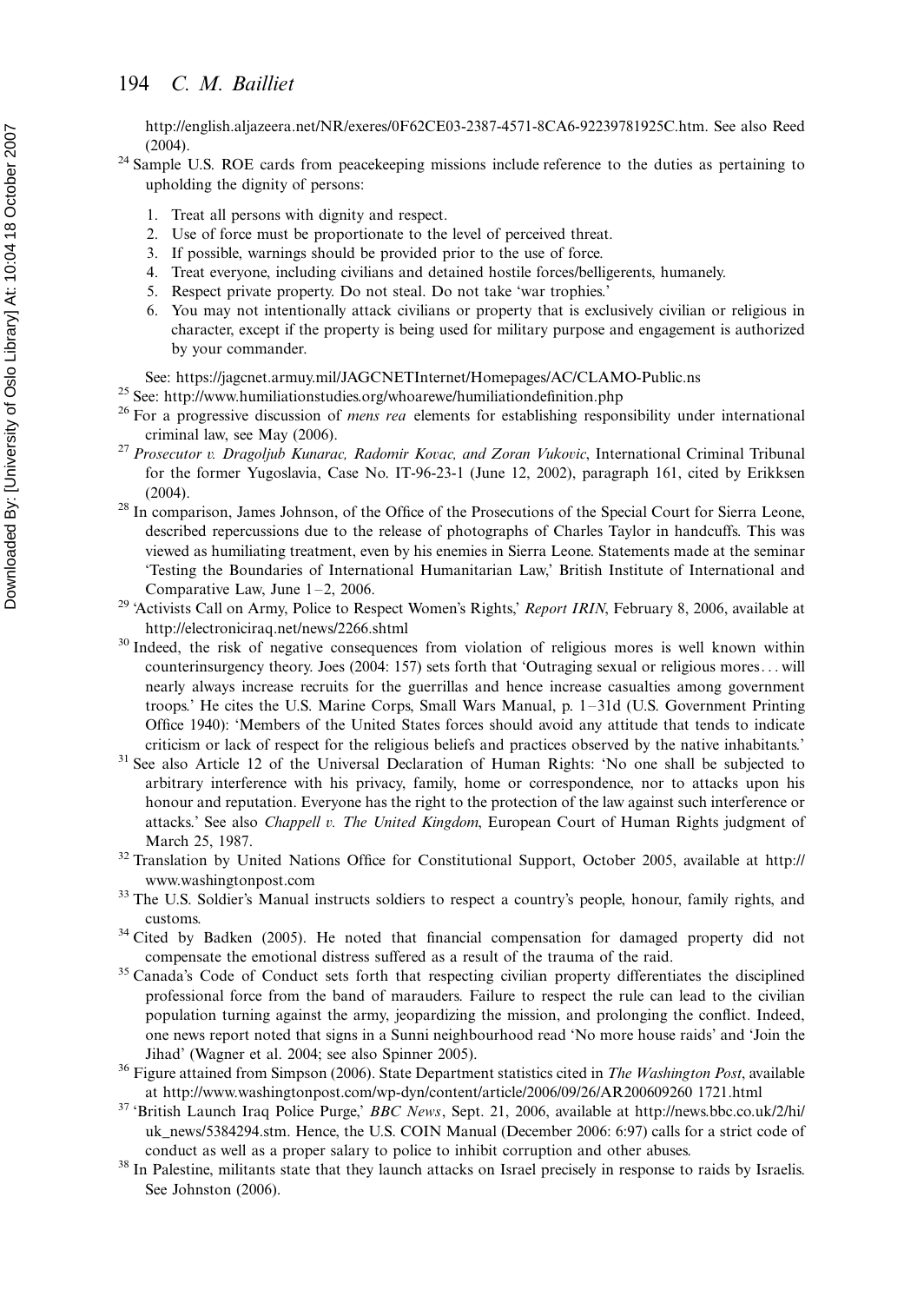# **References**

(All Internet sources accessed and verified to be available as of March 2007)

- Arnove, A. (2005) Iraq Under U.S. Occupation: 'It Was Never As Bad as This', ZMAG, November 16, available at http://www.zmag.org/content/showarticle.cfm?SectionID-15&ItemID-9130; Internet.
- Aylwin-Foster, N. (2005) Changing the Army for Counterinsurgency Operations, Military Review, Nov. Dec., pp.  $2 - 15$ .
- Badken, A. (2005) Balancing Act, The San Francisco Chronicle, October 13, available at http://www. sfgate.com/cgi-bin/article.cgi?f-/c/a/2005/10/13/MNG39F7MNI1.DTL; Internet.
- Battaglia, P. (2004) The Manwaring Paradigm and the Iraqi Insurgency, Low Intensity Conflict & Law Enforcement,  $12(2)$ , pp.  $37-51$ .
- Caraccilo, D. J. & Rohling, A. (2004) Targeting in Post Conflict Operations in Iraq, Military Review, Jan. Feb., pp.  $11-19$ .
- Cassese, A. (2003) International Criminal Law (Oxford: Oxford University Press).
- Chiarelli, P. W. & Michaelis, P. R. (2005) Winning the Peace: The Requirement for Full-Spectrum Operations, *Military Review*, July-Aug., pp.  $4-17$ .
- Conetta, C. (2005) Vicious Circle: The Dynamics of Occupation and Resistance in Iraq, Project on Defense Alternatives, Monograph #10, available at http://www.comw.org/pda/0505rm10.html#2.3.1; Internet.
- Cooney, D. (2005) Karzai Calls for an End to Major Foreign Military Operations in Afghanistan, SignOnSanDiego.com, September 20, available at http://www.signonsandiego.com/news/world/2005 0920-1501-afghanistan.html.
- Coupland, R. (2001) Humanity: What is it and How Does it Influence International Law?, International Review of the Red Cross,  $83(844)$ , pp.  $969-989$ .
- Eide, A. (1984) The Laws of War and Human Rights Differences and Convergences, in: C. Swinarski (Ed) Studies and Essays on International Humanitarian Law and Red Cross Principles in Honour of Jean Pictet, pp. 675–697 (Geneva: Comité International de la Croix-Rouge).
- Erikksen, S. (2004) Humiliating and Degrading Treatment under International Humanitarian Law: Criminal Accountability, State Responsibility, and Cultural Considerations, Air Force Law Review, 55, pp.  $269 - 311$ .
- Goodman, A. (2005) Three U.S. Soldiers Refusing to Fight Speak Out Against the Iraq War, Democracy Now! March 15, available at: http://www.democracynow.org/article.pl?sid-05/03/15/1454208 &mode-thread&tid-25; Internet.
- Granby, B. (2004) Anatomy of a Night Raid on Balad, Iraq, Counterpunch, February 22, available at http://www.notinourname.net/war/raid-22feb04.htm; Internet.
- Greer, J. K. (2005) Operation Knockout: COIN in Iraq, Military Review, Nov.-Dec., pp. 16–19.
- Grimes, D. I., Rawcliffe, J. & Smith, J. (Eds) (2006) U.S. Operational Law Handbook, JA 422 (International & Operational Law Department, Judge Advocate General Legal Center), available at http://www.au.af.mil/au/awc/awcgate/law/oplaw\_hdbk.pdf; Internet.
- Hays Parks, W. (2001) Rules of Conduct during Operations Other Than War: The Law of War Does Apply?, American Diplomacy, available at http://www.unc.edu/depts/diplomat/archives\_roll/2001\_07 09/hum\_intervention/hum\_08\_parks.html; Internet.
- Henckaerts, J. M. & Doswald-Beck, L. (2005) Customary International Humanitarian Law, Volume I. Rules (Cambridge: ICRC).
- Hendawi, H. (2003) US Raids Offend Iraqi Sensibilities, Common Dreams News Center, July 7, available at http://www.commondreams.org/headlines03/0707-04.htm; Internet.
- International Committee of the Red Cross (2004) Report on the Treatment by the Coalition Forces of Prisoners of War and other Protected Persons by the Geneva Conventions during Arrest, Internment and Interrogation in Iraq, February.
- Joes, A. J. (2004) Resisting Rebellion: The History and Politics of Counterinsurgency (Kentucky: University Press of Kentucky).
- Johnston, A. (2006) Relentless Raids Leave Gaza Reeling, BBC News, September 26, available at http:// news.bbc.co.uk/2/hi/middle\_east/5381560.stm; Internet.
- Lineberry, T. W., Bostwick, J. M. & Rundell, J. R. (2006) U.S. Troops Returning Home: Are You Prepared? Current Psychiatry,  $5(1)$ , pp.  $13-22$ .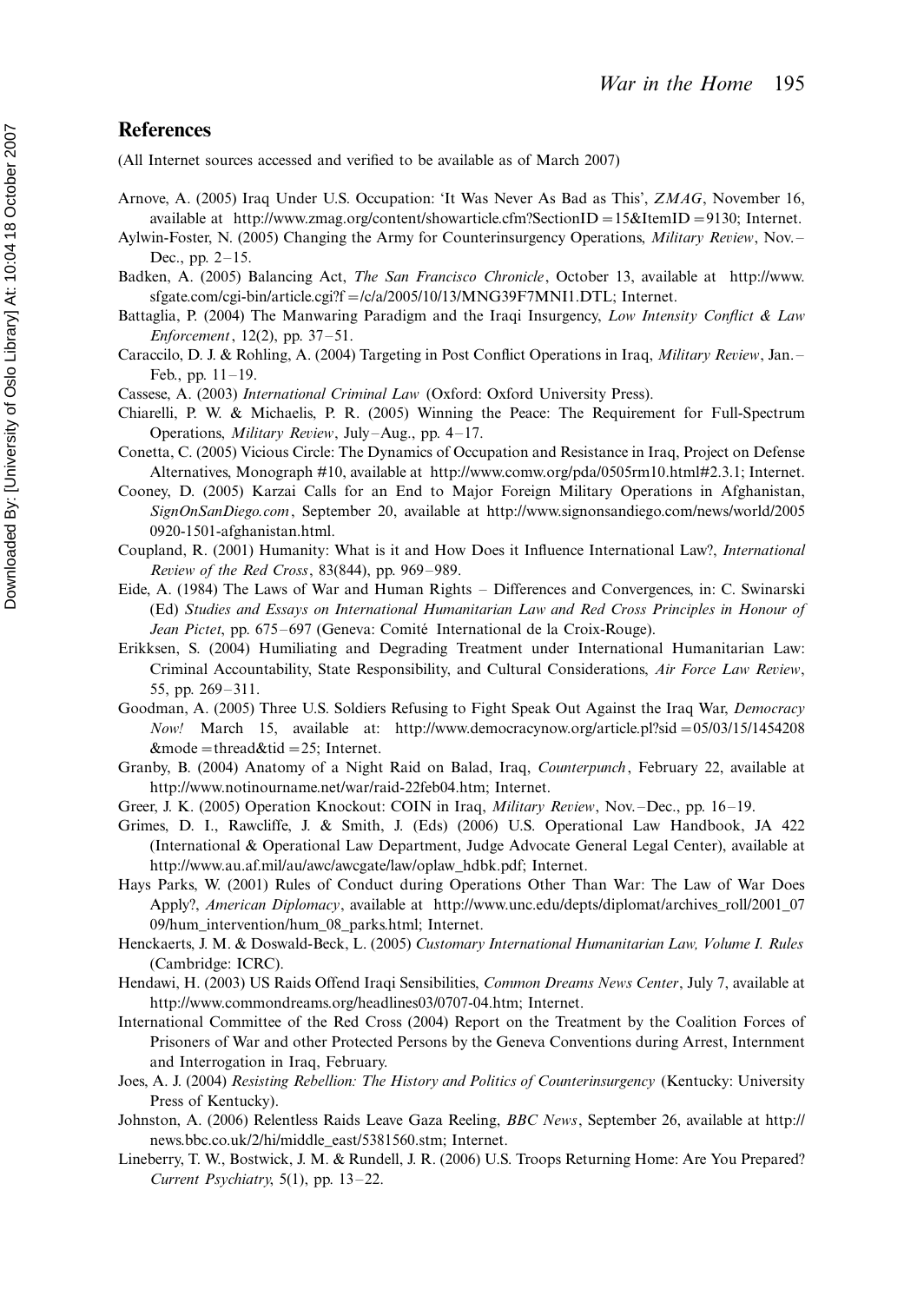- Lubell, N. (2005) Challenges in Applying Human Rights Law to Armed Conflict, International Review of the Red Cross,  $87(860)$ , pp.  $737-754$ .
- Lynn, J. A. (2005) Patterns of Insurgency and Counterinsurgency, *Military Review*, July–Aug., pp. 22–27.
- May, L. (2006) Prosecuting Military Leaders for War Crimes. Paper presented at the seminar Legal and Moral Responsibility in War, University of Oslo, Norway, March 13-14.
- McFate, M. & Jackson, A. V. (2005) An Organizational Solution for DOD's Cultural Knowledge Needs, Military Review, July-Aug., pp. 18-21.
- McFate, M. & Jackson, A. V. (2006) The Object Beyond the War: Counterinsurgency and the Four Tools of Political Competition, Military Review, Jan.-Feb., pp. 13-26.
- Mite, V. (2003) Iraq: U.S. Troops Accused of Being Heavy-Handed in Their Search for Terrorists, Global Security, available at http://www.globalsecurity.org/military/library/news/2003/10/mil-031028-rferl-162815.htm; Internet.

Multinational Forces in Iraq (2006) Core Warrior Values Training Package (on file with the author).

- Nowak, M. (1993) UN Covenant on Civil and Political Rights, CCPR Commentary (Kehl/Strasbourg/ Arlington: N. Engel).
- Padden, B. (2006) Violence in Iraq at Highest Level since Invasion, Voice of America, August 17, available at http://www.globalsecurity.org/military/library/news/2006/08/mil-060817-voa08.htm; Internet.
- Pickthall, M. (1930) The Meaning of the Glorious Koran: An Explanatory Translation (New York: A. Knopf).
- Poole, O. (2006) Take Back Baghdad! US Soldiers Pour on to Streets to Stop Slaughter, The Daily Telegraph, August 17, p. 16.
- Rayment, S. (2004) US Tactics Condemned by Senior British Officers, The Telegraph, April 11, available at: http://www.telegraph.co.uk/news/main.jhtml?xml =/news/2004/04/11/wtact11.xml&sSheet =/news/ 2004/04/11/ixnewstop.html; Internet.
- Reed, J. (2004) Israeli Rebels with a Cause, CBC News, March 22, available at http://www.cbc.ca/news/ viewpoint/vp\_reed/20040322.html; Internet.
- Ricks, T. E. (2006) Fiasco: The American Military Adventure in Iraq (London: Allen Lane).
- Riley, J. (2005) Fugitive GI speaks to WSWW on Iraq War, World Socialist Web Site, November 15, available at http://www.wsws.org/articles/2005/nov2005/sold-n15.shtml; Internet.
- Rosenberg, S. (2003) Humiliation (1), in: G. Burgess & H. Burgess (Eds) Beyond Intractability. Conflict Research Consortium, University of Colorado, July, available at http://www.beyondintractability. org/essay/Humiliation/; Internet.
- Sandoz, Y., Swinarski, C. & Zimmerman, B. (1987) Commentary on the Additional Protocols of 1977 to the Geneva Conventions of 1949 (Geneva: ICRC).
- Schapiro, D. L. (2004) The Nature of Humiliation. Paper prepared for the Humiliation and Violent Conflict conference at Colombia University, 2004.
- Shai, E. & Matan (2006) Occupation Forces Continue Raids on Budrus Village, International Solidarity Movement, May 28, available at http://www.palsolidarity.org/main/2006/05/28/occupation-forcescontinue-raids-on-budrus-village-2/; Internet.
- Shultz, R. H. Jr. & Godson, R. (2006) Intelligence Dominance, The Weekly Standard, July 31, 011(43), available at http://www.weeklystandard.com/Content/Public/Articles/000/000/012/474cffnb.asp; Internet.
- Simpson, J. (2006) Iraq Engulfed by Tide of Violence, BBC News, September 22, available at http:// news.bbc.co.uk/2/hi/americas/5371394.stm; Internet.
- Smith, R. (2005) The Utility of Force: The Art of War in the Modern World (London: Allen Lane).
- Spinner, J. (2005) In One Night, Iraqi Turns from Friend to Foe, The Washington Post, January 23, available at http://www.washingtonpost.com/ac2/wp-dyn/A29400-2005Jan22?language-printer; Internet.
- Syse, H. & Ingierd, H. (2006) What Constitutes a Legitimate Authority? Paper presented at the Seminar on Legal and Moral Responsibility in War, March  $13-14$ , Institute for Public and International Law, University of Oslo.
- Tomes, R. S. (2004) Relearning Counterinsurgency Warfare, Parameters, XXXIV(1), pp. 16–28.
- UN Secretary-General (2006) Report Pursuant to Para. 30 of Resolution 1546 (2004), September 1, available at http://daccessdds.un.org/doc/UNDOC/GEN/N06/484/95/PDF/N0648495.pdf?OpenElement; Internet.
- U.S. Army & Marine Corps (2006) Counterinsurgency Field Manual 3-24/MCWP 3-33.5, December 15, available at http://usacac.army.mil/CAC/Repository/Materials/COIN-FM3-24.pdf; Internet.